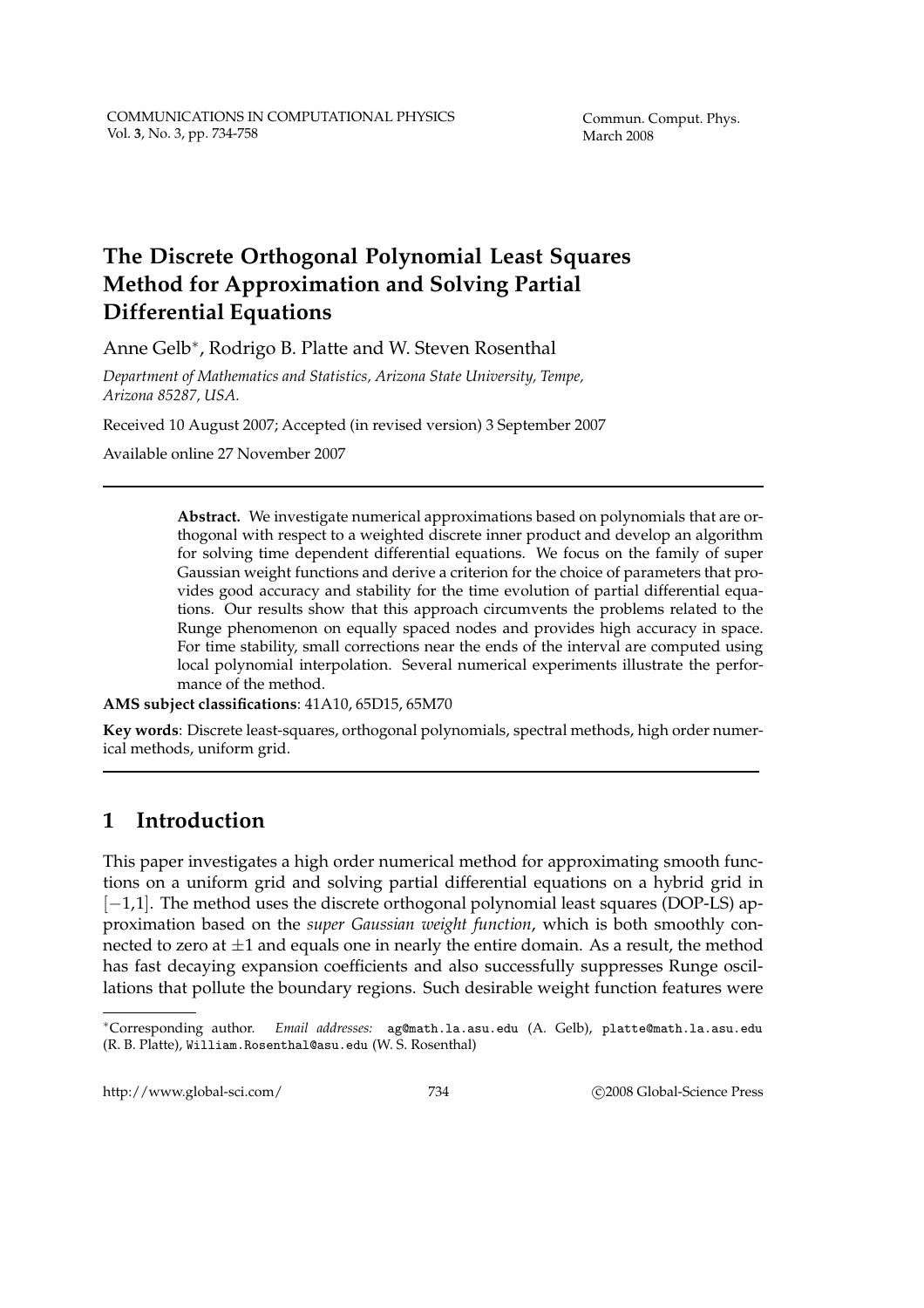first exploited in [17] in the context of spectral reprojection from (pseudo-)spectral Fourier data, and later in [15] as a least squares approximation technique for piecewise smooth functions given equally or arbitrarily spaced points. In [17], the Fourier coefficients were reprojected onto the Freud polynomial basis (what we will refer to as a super Gaussian polynomial basis) to eliminate the Gibbs phenomenon. The concept of reprojection from the Fourier basis onto another basis to remove the Gibbs phenomenon has been discussed at length in the context of Gegenbauer reconstruction, see [20, 21] and references therein. The Gibbs phenomenon is removed due to the reprojection polynomial weight function being smoothly connected to zero near the boundaries, which prevents the Gibbs oscillations in the Fourier approximation from entering the reprojection and allows rapid decay of the reprojection expansion coefficients. However, the Gegenbauer polynomials are not entirely satisfactory as a reprojection basis due to their high propensity to round-off error. Furthermore, for large orders, the Gegenbauer partial sum expansion behaves like a power series, yielding what was coined the generalized Runge phenomenon in [2]. In contrast, as mentioned above, the super Gaussian weight functions are designed to be one in nearly the entire domain of approximation, so that the growth of the corresponding polynomials is better controlled. The approximation also utilizes more information from the underlying function. In [15] it was noted that the values given on equidistant grid points need not first be converted to pseudo-spectral Fourier coefficients in order to recover a highly accurate approximation. The resulting super Gaussian *discrete orthogonal polynomial least squares* (DOP-LS) method was shown to be robust and efficient for the approximation of smooth functions.

This investigation further analyzes the super Gaussian DOP-LS approximation of smooth functions in [-1,1] when the function is known at uniform grid points. We extend the analysis from [15] to characterize the optimal parameters needed for convergence in [−1,1], as well as in smaller intervals [−*δ*,*δ*], 0<sup>&</sup>lt; *<sup>δ</sup>* <sup>&</sup>lt; 1. This information is then used to develop a new hybrid multi-domain method for the approximation of smooth functions. The technique consists of "patching" the super Gaussian approximation in [−*δ*,*δ*] with Chebyshev (interpolatory) approximations in the two smaller boundary regions [−1,−*δ*] and  $[\delta,1]$  on Gauss Lobatto grids. The combined method enables high order approximation of smooth functions with less point clustering than the typical orthogonal polynomial approximation methods.

In the second part of this paper we incorporate the hybrid multi-domain approximation into a numerical method that computes partial differential equations with smooth solutions. Fourier pseudo-spectral methods are well suited for solving periodic smooth problems on discrete data. Orthogonal polynomials, such as Chebyshev or Legendre polynomials, are used as basis polynomials for spectral methods solving smooth nonperiodic problems. In this case, the grid points must be distributed so that the quadrature used (typically Gauss or Gauss-Lobatto) to calculate the expansion coefficients yields high enough accuracy. Such distributions are always clustered at the ends of the intervals. This is a traditional bottleneck when solving partial differential equations with spectral methods, since explicit time stepping methods require very small time steps on the order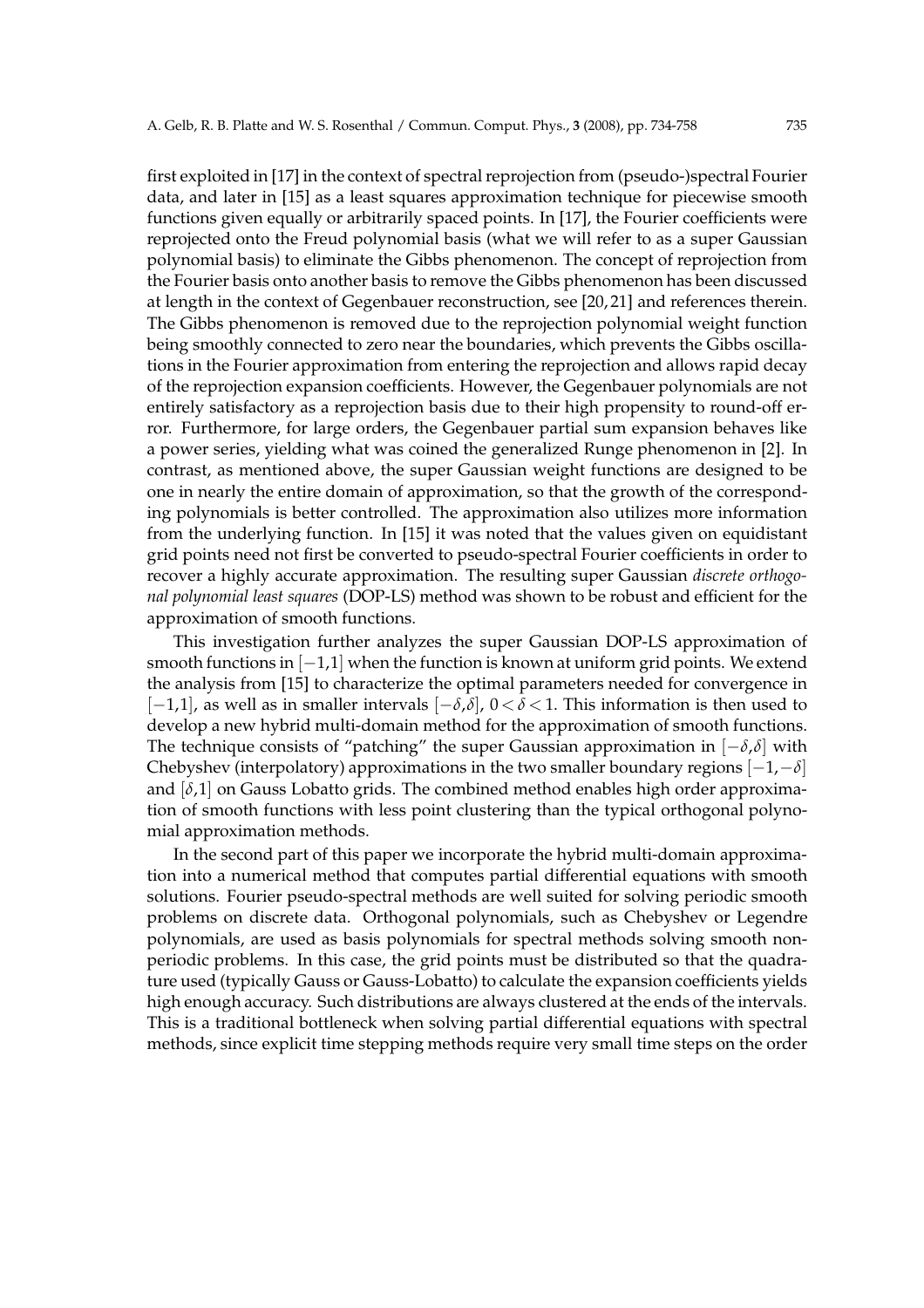of the smallest spatial scaling in the domain to maintain stability. In their seminal paper, [25], Kosloff and Tal-Ezer introduced the mapped Chebyshev method, which essentially stretches the grid points to resemble a more uniform distribution. Consequently, the severe time stepping restriction can be somewhat relaxed. Other non-classical orthogonal polynomials have been introduced for solving advection diffusion problems, Schröedinger equations, and Poisson equations, e.g.  $[5, 6, 12, 31]$ , as well as for the reconstruction of piecewise smooth functions, [32]. In all of these studies the quadrature points were either obtained numerically or known explicitly for the integration and subsequent approximation. Here we use a multi-domain approach which does not require a particular grid point distribution for the majority of the domain. The domain is split into three overlapping parts, with the dominant part consisting of equally spaced grid points on the entire interval [−1,1]. † The super Gaussian DOP-LS approximation yields high accuracy in  $[-\delta, \delta]$ , but the Runge phenomenon impacts the solution in the small boundary regions  $[-1,-\delta]$  and  $[\delta,1]$ . Hence we correct the approximation in those regions using Chebyshev interpolation on Gauss Lobatto points. The time step restriction is based on the number of points in each Chebyshev domain, which decreases as  $\delta \rightarrow 1$ . By carefully patching the solution across the interior boundaries, we achieve high order accuracy and numerical stability.

Our discussion begins by defining the super Gaussian DOP-LS approximation method for smooth functions on equidistant grid point values in Section 2. Parallels are drawn to the spectral reprojection method. We describe the parameters of the method and how they can be optimized, keeping in mind accuracy and robustness while trying to minimize resolution requirements. In Section 3 we describe our hybrid multi-domain method for solving partial differential equations and discuss its convergence properties. Numerical examples are provided in Section 4. Section 5 summarizes the characteristic features of the super Gaussian DOP-LS approximation method and discusses possible future applications.

# **2 Discrete orthogonal polynomials and least squares approximations**

Let  $f(x)$  be a smooth function in  $[-1,1]$ . Suppose we are given the values of  $f(x)$  at some distribution of points,  $x_j$ ,  $j = 0, \dots, N$ , and we wish to approximate  $f(x)$ . The naive approach is to use the Lagrange interpolating polynomial, given by

$$
p_N(x) = \sum_{j=0}^{N} f(x_j) L_j(x),
$$

where

$$
L_j(x) = \prod_{j=0, j \neq k}^{N} \frac{x - x_j}{x_k - x_j}
$$

<sup>†</sup>We consider uniform points to relax the time step restriction. Any point distribution can be used, however.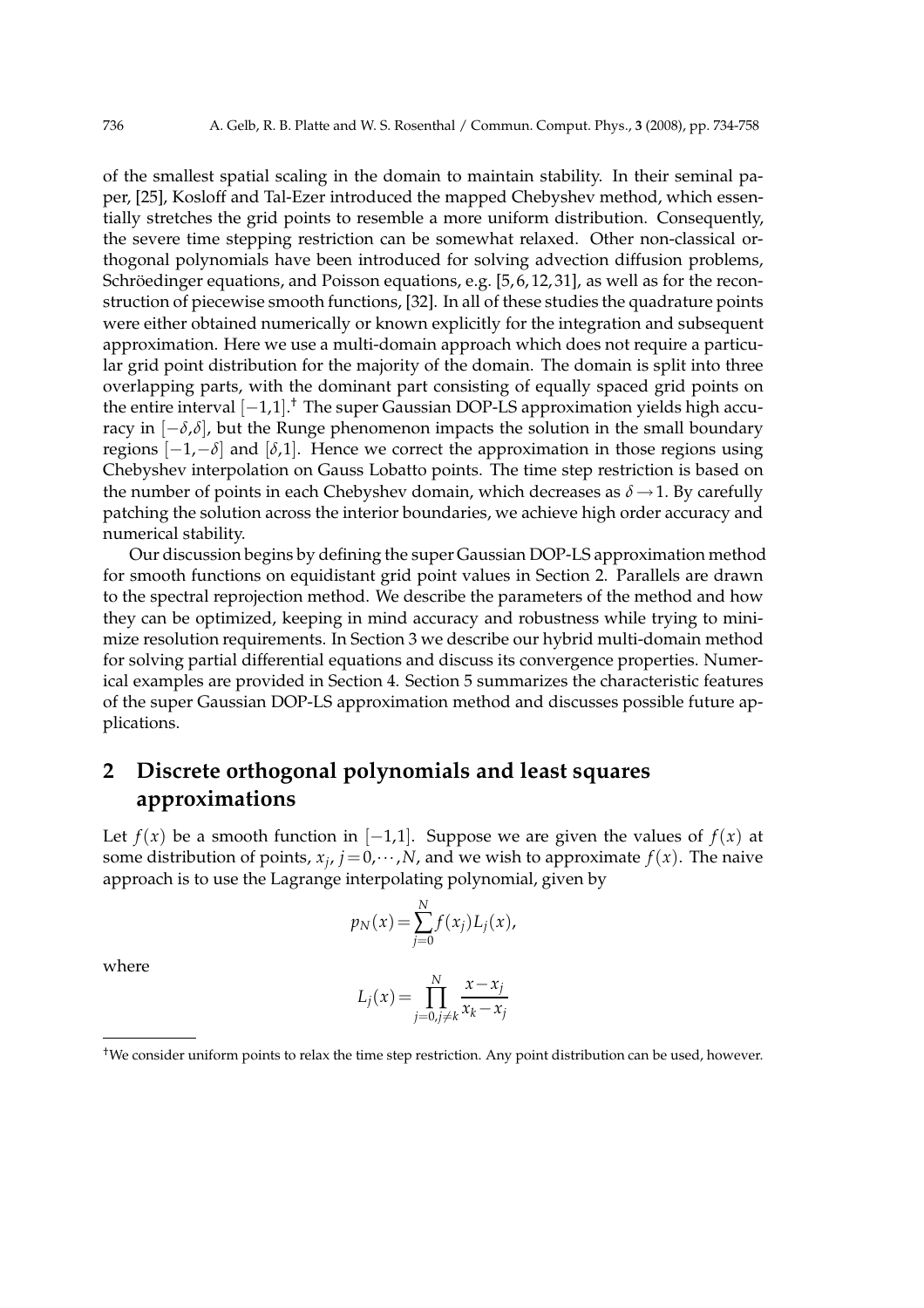are the *Nth* order Lagrange interpolating polynomials. The approximation error is

$$
f(x) = p_N(x) + \frac{f^{(N+1)}(x)}{(N+1)!}(x-x_0)(x-x_1)\cdots(x-x_N).
$$

It is well known that when  $x_j$ ,  $j = 0, \dots, N$ , are equally spaced, the Lagrange polynomial interpolation does not converge pointwise, and furthermore produces wild oscillations near the boundaries. A better interpolation can be obtained using the Chebyshev point distribution, [7]. Furthermore, for  $f(x)$  smooth in  $[-1,1]$ , the resulting Lagrangian interpolation yields spectral accuracy. A more extended study on interpolation errors for general point distributions is in [10].

There have been many investigations of high order reconstruction methods for (piecewise) smooth functions from uniform grid point data,  $[8, 9, 14, 15, 17, 20, 21, 23, 32]$ . Often the data is first converted into pseudo-spectral Fourier coefficients, as is the case for the (pseudo-)spectral reprojection method, [17, 20, 21]. The general idea is to reproject the Fourier coefficients onto a new orthogonal polynomial basis that does not require periodicity in the underlying function for its convergence. In [15], the approximating polynomial basis is constructed to be orthogonal in the *discrete sense*, and uses the discrete values  $f(x_i)$ ,  $j = 0, \dots, N$ , directly. Thus the Fourier pseudo-spectral coefficients are never computed, and there is no reprojection involved. In fact, the method is nothing more than a least squares approximation using discrete orthogonal polynomials, see, e.g., [13, 29]. We will use that approach here.

To establish notation and put the discrete orthogonal polynomial least squares (DOP-LS) method into context, we first review both the traditional continuous orthogonal polynomial expansion method in Section 2.1, as well as the Fourier pseudo-spectral reprojection method in Section 2.2.

#### **2.1 Orthogonal polynomial expansion**

Recall the orthogonal polynomial series expansion for a smooth function  $f(x)$  on  $[-1,1]$ ,

$$
\hat{P}_N f(x) = \sum_{k=0}^N \hat{a}_k \psi_k^{\omega}(x),\tag{2.1}
$$

where  $\psi_k^{\omega}(x)$ ,  $k = 0, \dots, N$ , are orthogonal polynomials with respect to a weight function  $\omega(x) \geq 0$  satisfying

$$
(\psi_k^{\omega}, \psi_l^{\omega}) = \hat{h}_k \delta_{kl}.
$$
\n(2.2)

Here

$$
\hat{h}_k = (\psi_k^{\omega}, \psi_k^{\omega}), \tag{2.3}
$$

and the weighted inner product is defined as

$$
(u,v) := \int_{-1}^{1} u(x)v(x)\omega(x)dx.
$$
 (2.4)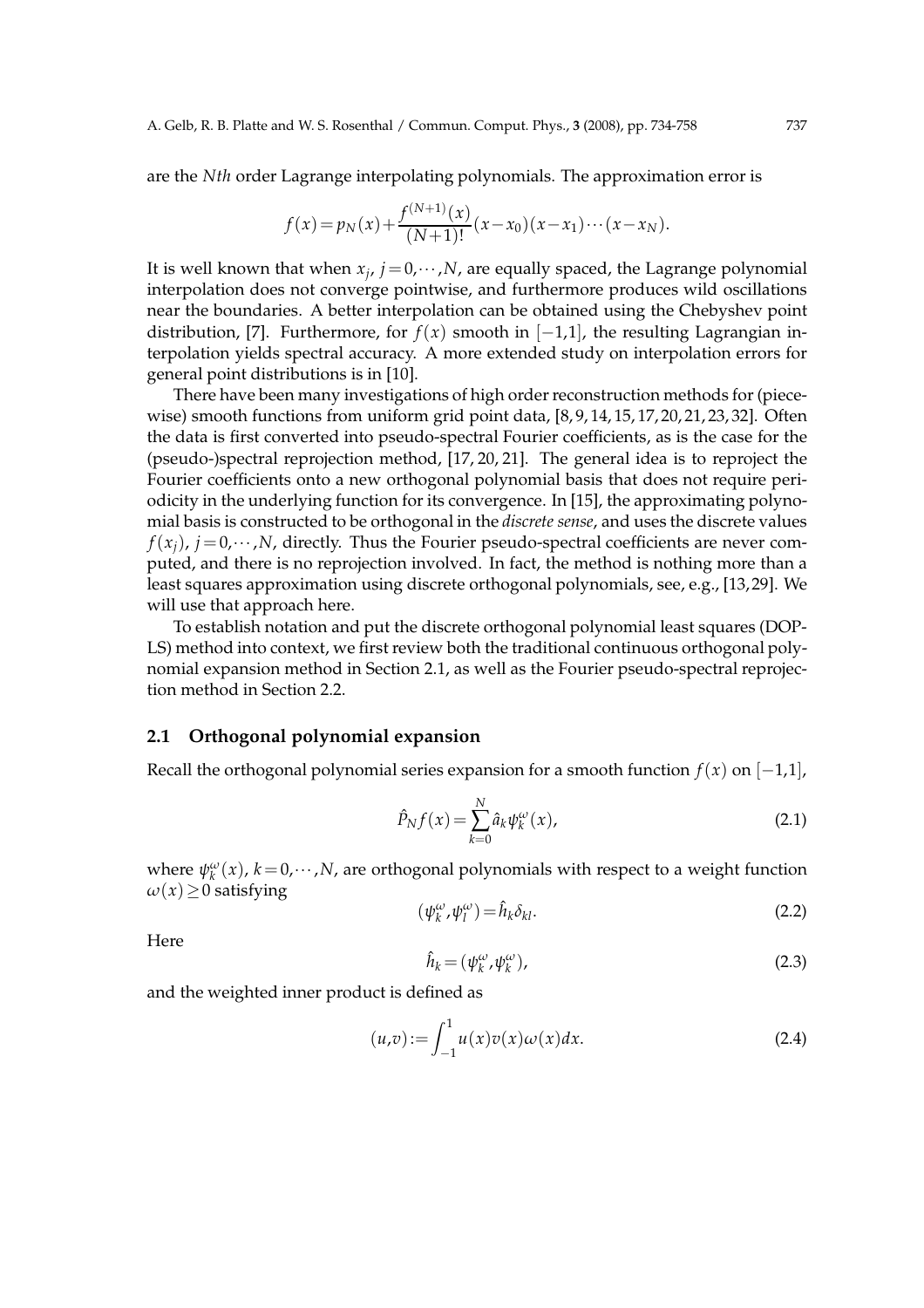Due to the orthogonality of  $\psi_k^{\omega}(x)$ , the coefficients  $\hat{a}_k$  can be obtained by

$$
\hat{a}_k = \frac{1}{\hat{h}_k} (f, \psi_k^{\omega}).
$$
\n(2.5)

The exponential decay of  $\hat{a}_k$ ,  $k = 0, \dots, N$ , ensures that (2.1) converges exponentially for smooth  $f(x)$ , [11].

Numerical quadrature is typically needed to evaluate (2.5). Assume that  $f(x)$  is known on some distribution of points  $x_j$ ,  $j=0,\dots,N$ , and that the corresponding quadrature weights  $\tilde{\omega}_i$  are determined accordingly. Then the continuous coefficients can be approximated by

$$
\tilde{a}_k = \frac{1}{\tilde{h}_k} \sum_{j=0}^{N} f(x_j) \psi_k^{\omega}(x_j) \tilde{\omega}_j,
$$
\n(2.6)

where the normalization constants  $\tilde{h}_k$  approximate (2.3) as

$$
\tilde{h}_k = \sum_{j=0}^{N} (\psi_k^{\omega}(x_j))^2 \tilde{\omega}_j.
$$
\n(2.7)

If the points  $x_j$ ,  $j = 0, \dots, N$ , have a Gaussian type distribution corresponding to  $\psi_k^{\omega}(x)$ , and if the discrete weights  $\tilde{\omega}_j$  are accurately evaluated from the points  $x_j$ , then  $\tilde{a}_k \to \hat{a}_k$ exponentially as  $N \rightarrow \infty$ . Consequently, the pseudo-spectral approximation,

$$
I_N f(x) = \sum_{k=0}^{N} \tilde{a}_k \psi_k^{\omega}(x),
$$
\n(2.8)

converges exponentially to smooth  $f(x)$  in  $[-1,1]$ , [3, 4, 10, 11, 18, 19]. Note that  $I_Nf$  can be written as an interpolating polynomial approximation

$$
I_N f(x) = \sum_{j=0}^{N} f(x_j) g_j(x),
$$
\n(2.9)

where

$$
g_j(x) = \tilde{\omega}_j \sum_{k=0}^N \frac{\psi_k^{\omega}(x) \psi_k^{\omega}(x_j)}{\tilde{h}_k},
$$

are the cardinal basis functions.

Unfortunately, in applications involving imaging, the point distribution can not be arbitrarily chosen, and is typically not Gaussian, so conventional orthogonal polynomial bases are incompatible. Runge effects ruin the convergence of (2.8), or equivalently (2.9). Moreover, on uniform points, Fourier pseudo-spectral methods yield the Gibbs phenomenon for non-periodic functions.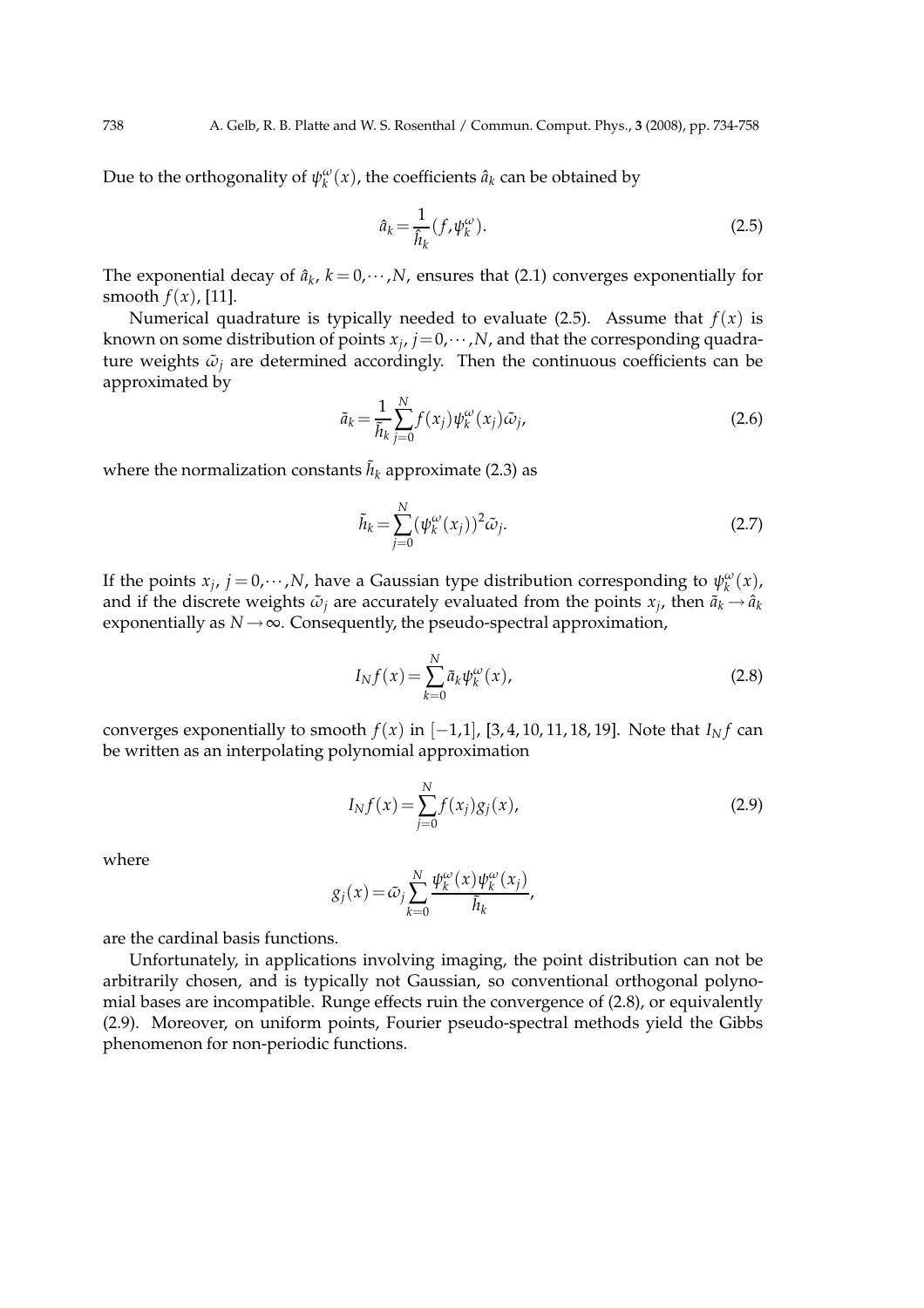In the case where the nodal distribution is not arbitrary, it is possible to construct the weight function  $\omega(x)$  and corresponding  $N+1$  discrete weights  $\tilde{\omega}_j$  to regain exponential decay of the expansion coefficients (2.5) for  $k = 0, \dots, M$ , for some  $M < N$ . The approximation (2.1) can then be reformulated as a *least squares* orthogonal polynomial method with expansion order *M*. A suitable weight function in (2.1) and appropriate expansion order, *M*, underly the construction of the general (pseudo-)spectral reprojection method, [20–22], although this is not how the method is traditionally motivated. Below we review the Fourier pseudo-spectral method to gain insight into how to choose an appropriate weight function and expansion order *M* for the (discrete) orthogonal polynomial least squares method.

### **2.2 Fourier pseudo-spectral reprojection**

Let us assume that  $f(x)$  is a smooth but non-periodic function on  $[-1,1]$ , known on uniform grid points  $x_j$ ,  $j = 0, \dots, N$ , with  $x_j = -1 + j\Delta x$  and  $\Delta x = \frac{2}{N}$ . The Fourier pseudospectral coefficients are computed as

$$
\tilde{f}_k = \sum_{j=0}^{N-1} f(x_j) e^{-ik\pi x_j},
$$

for *k* = − $\frac{N}{2}$ ,…, $\frac{N}{2}$ −1, providing the pseudo-spectral Fourier approximation,

$$
I_N^{four} f(x) = \sum_{k=-\frac{N}{2}}^{\frac{N}{2}-1} \tilde{f}_k e^{ik\pi x}.
$$
 (2.10)

To alleviate the Gibbs phenomenon, (2.10) is reprojected onto a new basis,  $\psi_k^{\omega}(x)$ , defined in (2.2), for  $k = 0, \dots, M$ , and  $M < N$ . The  $C<sup>q</sup>[-1,1]$  weight function  $\omega(x)$  of the new basis smoothly transitions to zero at the endpoints by satisfying

$$
\left. \frac{d^p \omega}{dx^p} \right|_{x=\pm 1} = 0,\tag{2.11}
$$

for  $p=0,1,2,\cdots,q(N)$ , where  $q(N)$  correlates to the degree of smoothness of the underlying function  $f(x)$ . The Fourier pseudo-spectral reprojection method computes the partial sum

$$
G_{M,N}f(x) = \sum_{k=0}^{M} \hat{g}_{k,N} \psi_k^{\omega}(x),
$$
\n(2.12)

where the coefficients  $\hat{g}_{k,N}$  are defined as

$$
\hat{g}_{k,N} = \frac{1}{\hat{h}_k} \int_{-1}^{1} I_N^{four} f(x) \psi_k^{\omega}(x) \omega(x) dx.
$$
 (2.13)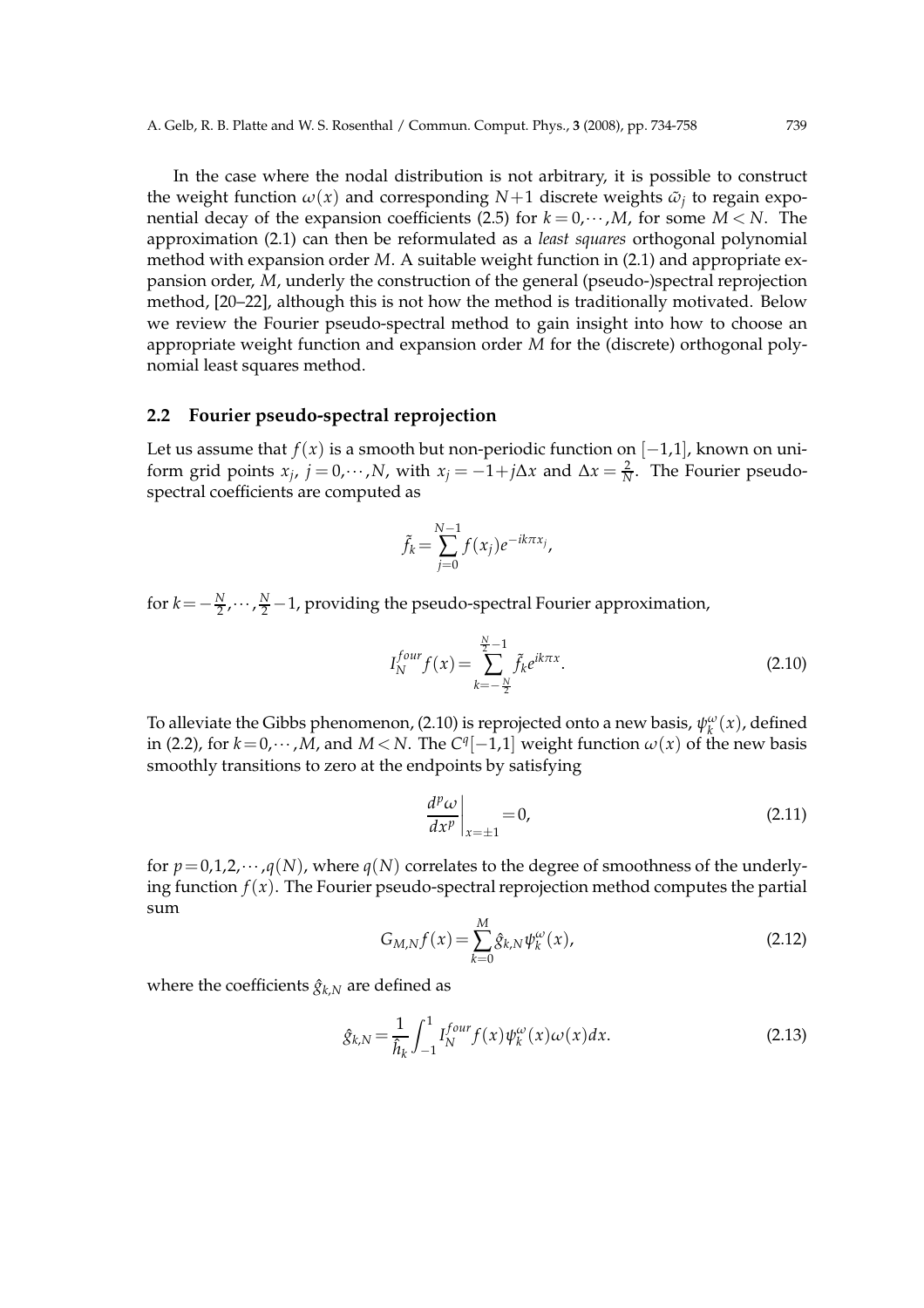Numerical quadrature can be used to evaluate (2.13). Since *I f our*  $f_N^{your} f(x_j) = f(x_j)$  and  $\omega(x)$ satisfies (2.11), it is convenient to define the quadrature weights as

$$
\tilde{\omega}_j = \begin{cases}\n\omega(x_j) \frac{\Delta x}{2}, & \text{if } j = 0 \text{ or } j = N, \\
\omega(x_j) \Delta x, & \text{otherwise.}\n\end{cases}
$$
\n(2.14)

Hence, since  $\omega(x_0) = \omega(x_N) = 0$ , the trapezoidal rule yields

$$
\tilde{g}_{k,N} = \frac{\Delta x}{\tilde{h}_k} \sum_{j=1}^{N-1} f(x_j) \psi_k^{\omega}(x_j) \omega(x_j), \qquad (2.15)
$$

where  $\tilde{h}_k$  is defined in (2.7). Note that for  $q(N)$  large enough, (2.15) is an exponentially accurate approximation of (2.13), [3]. Furthermore, (2.12) can be rewritten as

$$
G_{M,N}f(x) = \sum_{j=1}^{N-1} f(x_j)g_{j,M}(x),
$$
\n(2.16)

where

$$
g_{j,M}(x) = \omega(x_j) \Delta x \sum_{k=0}^{M} \frac{\psi_k^{\omega}(x_j) \psi_k^{\omega}(x)}{\tilde{h}_k}.
$$

#### **Remark 2.1.**

- 1. *M* = *βN* for certain prescribed values of  $β < 1$  yields exponential convergence of (2.12) or (2.16), assuming that the reprojection polynomials,  $\psi_k^{\omega}(x)$ , are chosen to be *Gibbs complementary*, [21]. Specifically, (2.11) must hold for  $p = 0, \dots, q(N)$ , and (2.1) must produce (theoretical) exponential convergence to smooth  $f(x)$ . When  $M \rightarrow N$ , the Gibbs oscillations from the Fourier approximation are re-introduced in the approximation.
- 2. The Gegenbauer polynomials have weight function  $\omega_{geg}(x) = (1-x^2)^{q(N)-\frac{1}{2}}$ , which satisfies (2.11). They are therefore Gibbs complementary since their orthogonal polynomial expansion (2.1) converges to  $f(x)$  exponentially. In addition, as classical orthogonal polynomials, the three term recurrence relationship for the Gegenbauer polynomials is known explicitly and does not require the calculation of any inner products. It is also possible to determine (2.13) explicitly in terms of the pseudo-spectral Fourier coefficients, making the overall computational cost less expensive than if quadrature is used, [22]. However, as  $q(N)$  increases, the region that the weight function is significantly different from zero shrinks to a small interval around  $x=0$  in  $[-1,1]$ . The polynomials grow rapidly in the boundary regions, affecting the approximation both in terms of the Runge phenomenon and round-off error, [2, 16, 17].
- 3. Gaussian quadrature can be used to compute (2.13). In this case (2.16) is not valid. Moreover, (2.12) is more expensive to compute.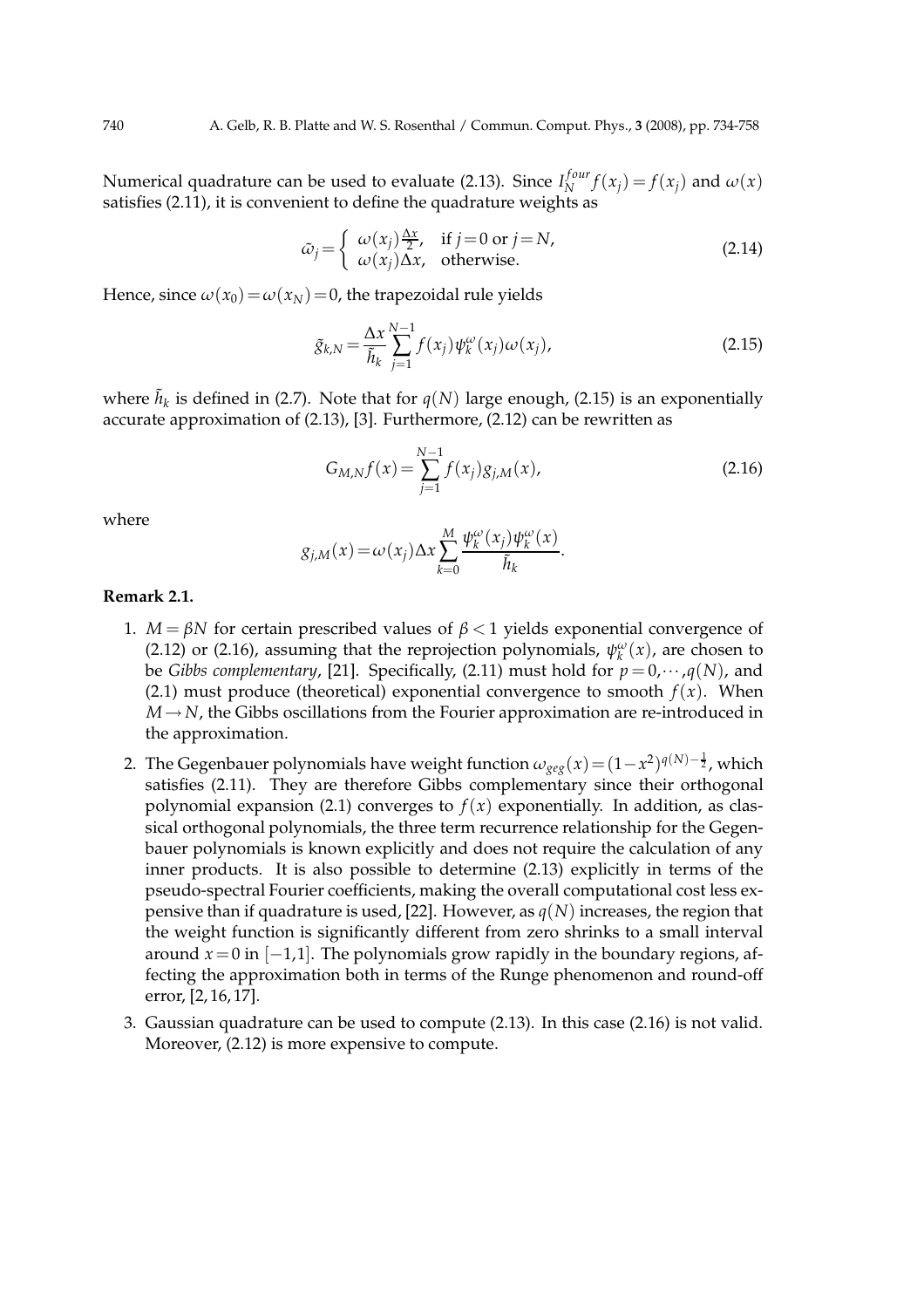- 4. As observed in [15], (2.16) allows us to interpret the Fourier pseudo-spectral reprojection method as a least squares approximation based on given (uniform) discrete data  $f(x_i)$ . Hence the convergence analysis of the pseudo-spectral reprojection method provides insight on how to best determine a suitable polynomial basis for the least squares approximation.
- 5. For non-classical weight functions that satisfy (2.11), it might be difficult to accurately compute the corresponding continuous orthogonal polynomials, [13]. Hence it was proposed in [15] that it would be more accurate and efficient to use polynomials that are orthogonal in the *discrete* sense. This is examined in the next section.

#### **2.3 Weighted discrete orthogonal polynomials**

The discrete orthogonal polynomials are defined using the *discrete* inner product on [−1,1] such that

$$
\langle \phi_k^{\omega}, \phi_l^{\omega} \rangle = h_k \delta_{kl},\tag{2.17}
$$

where

$$
h_k = \left| \left| \phi_k^{\omega} \right| \right| = \left\langle \phi_k^{\omega}, \phi_k^{\omega} \right\rangle. \tag{2.18}
$$

Here the weighted discrete inner product is defined by

$$
\langle u, v \rangle := \sum_{j=0}^{N} u(x_j) v(x_j) \tilde{\omega}_j \tag{2.19}
$$

for some distribution of points  $x_j$ ,  $j = 0, \dots, N$ , in  $[-1,1]$ , and corresponding discrete weights,  $\tilde{\omega}_j$ .

The discrete orthogonal polynomial least squares (DOP-LS) approximation of a smooth function  $f(x)$  in  $[-1,1]$  is [13]:

$$
P_{M,N}f(x) = \sum_{k=0}^{M} a_{k,N} \phi_k^{\omega}(x),
$$
\n(2.20)

where

$$
a_{k,N} = \frac{1}{h_k} < f, \phi_k^{\omega} > \tag{2.21}
$$

and *M*<*N*. The decay rate of the coefficients (2.21) depends on the smoothness properties of the underlying function *f*(*x*) and on the choice of the discrete orthogonal polynomials *φ*<sup>*ω*</sup>(*x*), [13, 29]. For symmetric *ω*(*x*), the discrete orthogonal polynomials  $φ$ <sup>*ω*</sup>(*x*), *k* = 0,···*M*, can be determined from Stieltjes recurrence relation, [13], as

$$
\phi_{k+1}^{\omega}(x) = x \phi_k^{\omega}(x) - \frac{h_k}{h_{k-1}} \phi_{k-1}^{\omega}(x), \tag{2.22}
$$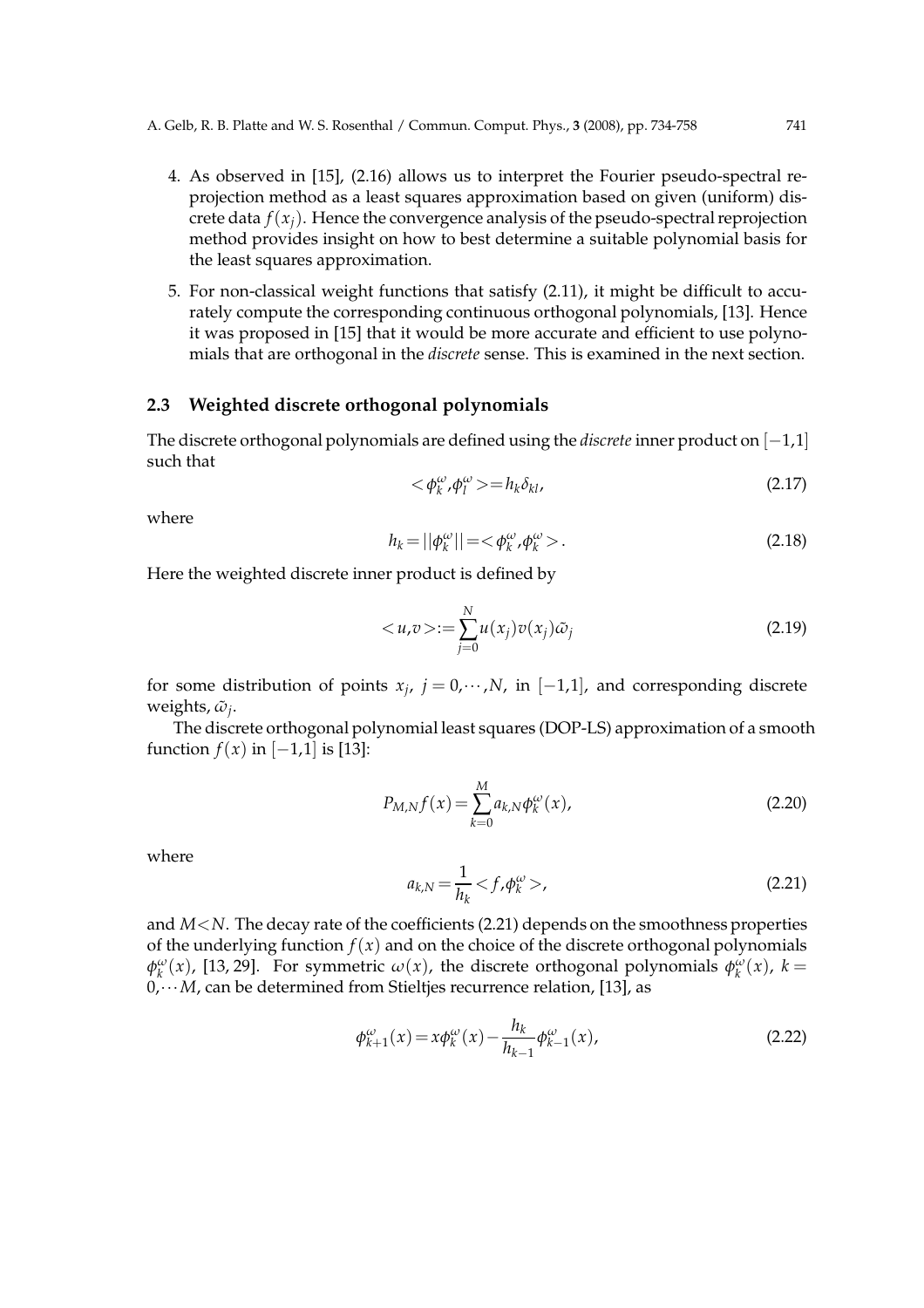where  $\phi_0^{\omega}(x) = 1$  and  $\phi_1^{\omega}(x) = x^{\ddagger}$ .

We point out that the three-term recurrence formula above is sensitive to round-off errors and reorthogonalization may be needed. Instead, in our code we subtract the orthogonal projections of  $x\phi_k^{\omega}$  against all polynomials of lower degree in the basis using a modified Gram-Schmidt iteration to avoid numerical instability, [27].

Since we are performing a least squares approximation, rather than interpolation, we are not limited to using a clustered distribution of points to guarantee convergence near the boundaries. Instead we choose to use equally spaced grid points,  $x_j = -1+$ *j*∆*x*, *j* = 0, ···,*N*, with ∆*x* =  $\frac{2}{N}$ , as this will help to relax the time step restriction when solving partial differential equations. The approximation can be optimized for any point distribution, however.

We pause here to note that  $\phi_k^{\omega}(x) \to \psi_k^{\omega}(x)$ , the continuous orthogonal polynomials defined in (2.2), for all *k* provided that the discrete inner product (2.19) converges to the continuous inner product (2.4) as  $N \rightarrow \infty$ , [13]. However, since *N* is finite and the point distribution is not Gaussian, this convergence is not exponential. As the convergence of the least squares approximation to a smooth function does not inherently depend on the type of the orthogonality of the expansion basis, we do not attempt to approximate  $\psi_k^{\omega}(x)$ from the non-classical weight function  $\omega(x)$ . An accurate approximation of the least squares coefficients (2.21) would require far more grid points, and in fact the DOP-LS approximation would be less accurate. Thus the construction of (2.20) is both simplified and more efficient.

The problem can now be stated as follows: Given  $f(x)$  at uniform grid points,  $x_j$ ,  $\dot{\rho} = 0, \dots, N$ , we seek weight functions  $\omega(x)$ , and corresponding discrete weights  $\tilde{\omega}_j$ , so that the coefficients (2.21) decay exponentially. Subsequently, the DOP-LS approximation (2.20) will converge exponentially to smooth  $f(x)$  in  $[-1,1]$ , assuming a slower growth rate of the expansion polynomials.

To obtain exponential decay of the least squares coefficients (2.21), we recall that if  $g(x)$  is smooth and periodic with smooth and periodic derivatives, then the trapezoidal rule

$$
\Delta x \sum_{j=1}^{N-1} g(x_j) + \frac{\Delta x}{2} (g(x_0) + g(x_N))
$$
\n(2.23)

converges exponentially to  $\int_{-1}^{1} g(x) dx$ , [3]. Hence for

$$
g(x) = \frac{f(x)\phi_k^{\omega}(x)\omega(x)}{h_k},
$$
\n(2.24)

with  $\omega(x)$  satisfying (2.11) for large  $q(N)$ , it follows that the DOP-LS coefficients  $a_{k,N}$  in (2.21) decay exponentially. Here  $\tilde{\omega}_j$  is defined by (2.14) for the weighted inner product calculation (2.19) of  $a_{k,N}$ .

<sup>&</sup>lt;sup>‡</sup>For ease of presentation we only consider  $\omega(x)$  to be symmetric. There is also a recursion formula corresponding to non-symmetric weight functions, [13].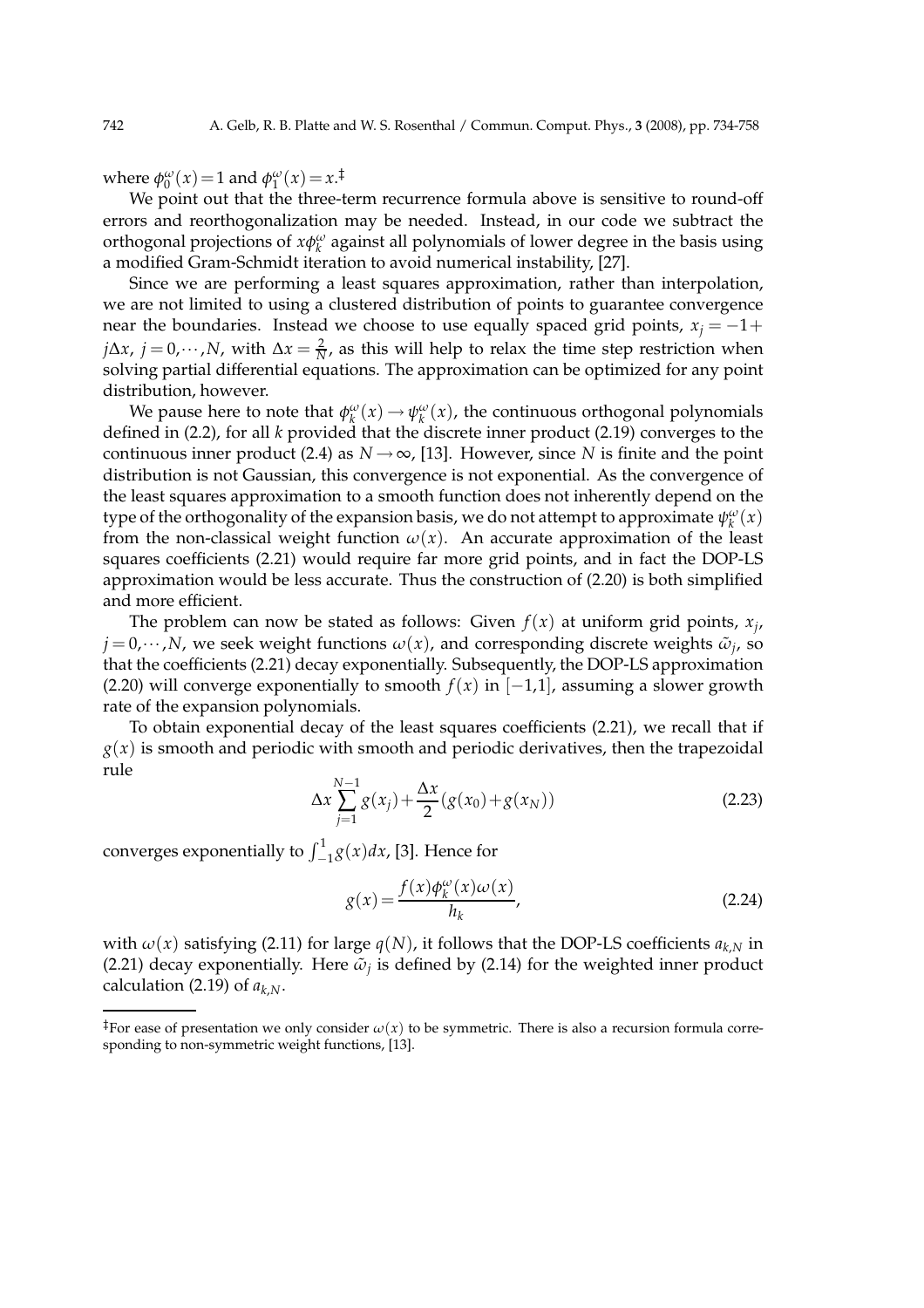

Figure 1: (left) Supper Gaussian weights  $\omega_{gau}(x)$  for  $\lambda = 2$  (dotted), 5 (dash-dotted), 10 (dashed), and 20 (solid). (right) Gegenbauer weights  $\omega_{ge}(x)$  for  $q(N)=2$  (dotted), 4 (dash-dotted), 8 (dashed), and 12 (solid).

#### **2.4 Super Gaussian weight functions**

We now turn our attention to constructing weight functions that satisfy (2.11). As first described in [17] in the context of Fourier (pseudo-)spectral reprojection, and explored further in [15] for the DOP-LS approximation, the super Gaussian weight function defined as

$$
\omega_{\text{gau}}(x) := e^{-\alpha x^{2\lambda}}, \qquad x \in [-1, 1], \tag{2.25}
$$

numerically satisfies (2.11) when  $\alpha = -\ln \epsilon_M$  with  $\epsilon_M$  representing machine accuracy.<sup>§</sup> Fig. 1 (left) displays the super Gaussian weight functions for several choice of *λ*. Note that as  $\lambda$  increases,  $\omega_{\text{gau}}(x)$ =1 over more of the interval [−1,1]. Since  $\omega_{\text{gau}}(x)$  is smoothly connected to zero at  $\pm 1$  up to machine precision, (2.23) implies that the discrete orthogonal polynomial coefficients, (2.21), decay exponentially.

Until now we have only made use of the weight function property (2.11), which holds for both the super Gaussian weight functions and the Gegenbauer weight functions for large  $q(N)$ . The other desirable property of the super Gaussian weight functions is that  $\omega_{\text{gau}}(x) = 1$  in most of the interval [−1,1]. As stated previously, this is not true for the Gegenbauer polynomial weight functions. As is evident in Fig. 1 (right), the interval for which  $\omega_{\text{rec}}(x) = 1$  shrinks as its number of continuous derivatives,  $q(N)$ , increase. Such behavior was recognized as a hindrance for the spectral reprojection method when Gegenbauer polynomials were used as the reprojection basis. In particular, it is responsible for the round-off error caused by the large growth of the Gegenbauer polynomials and also the effects of the generalized Runge phenomenon, [2, 16, 17].

In [17], the notion of a *robust* Gibbs complement was introduced for the spectral reprojection method to reduce these errors. Specifically, the weight function of a reprojection polynomial basis must satisfy

1.  $\omega(x)$  smoothly decays to zero at  $\pm 1$ .

 ${}^{\mathcal{S}}$ In [15,17], (2.25) were referred to as Freud weights.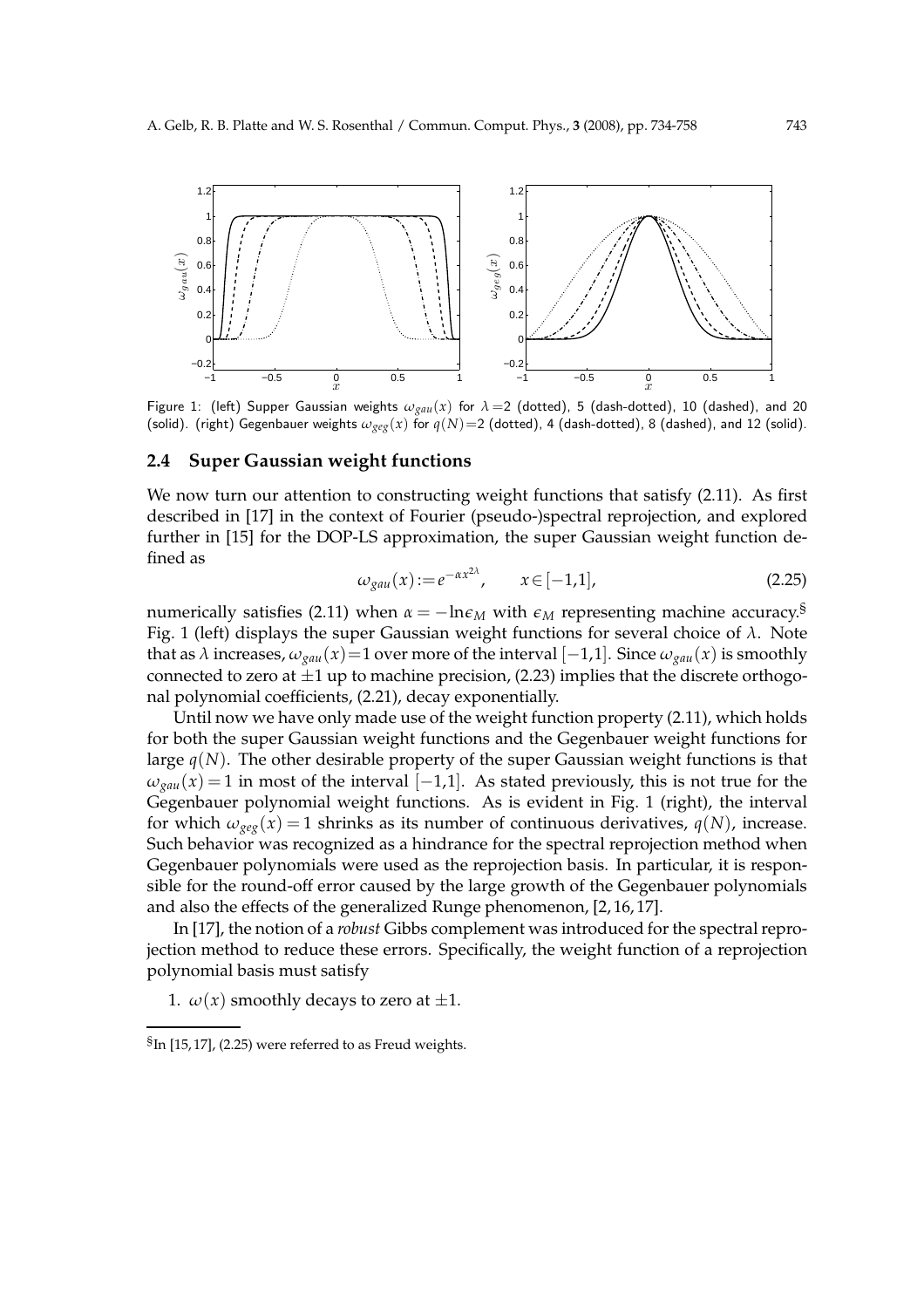2. As the number of grid points *N* increases,  $\omega(x) \rightarrow 1$  except at the points  $x = \pm 1$ .

The first requirement is met by any weight function satisfying (2.11). The second is met by the super Gaussian weight functions (2.25) for large *λ*. In fact, as *λ* increases, the growth of the corresponding polynomials decreases, and the effects of the generalized Runge phenomenon and round-off error of the spectral reprojection approximation are diminished.

The relationship between the weights in the DOP-LS method and those for a robust spectral reprojection is intentional. Due to the interpolatory properties of Fourier collocation, one can view the pseudo-spectral Fourier reprojection, (2.12), as a least squares orthogonal polynomial approximation method, [15]. This observation suggests that the same weights that reduce the Runge phenomenon, or equivalently increase the radius of convergence in the approximation, could be used to construct the DOP-LS approximation, (2.20). Hence we insist that  $\omega(x) = 1$  in most of  $[-1,1]$ . In addition to being less susceptible to round-off error and the Runge phenomenon, we see that much of information from the underlying function is used in the approximation. Specifically, if we define

$$
\beta = \beta(M,N) = \frac{M}{N} = \frac{\text{\# of expansion terms}}{\text{\# of grid points}}\tag{2.26}
$$

as the aspect ratio of (2.20), then a nearly constant  $\beta$  implies that the number of grid points *N* does not need to be very large to retain the characteristic features of the underlying function. Clearly  $β < 1$  since  $M ≈ N$  returns an approximation resembling the poorly performing Lagrange interpolation. The second requirement is also essential when using the DOP-LS method for solving partial differential equations. Otherwise the numerical solution would only come from the interior of the domain, in regions far away from the boundary. Some additional considerations are necessary at the boundaries, since the weight function is zero there. This will be discussed further in Section 3.

Before demonstrating the effectiveness of the DOP-LS method, we make the following remarks:

1. The DOP-LS approximation can be calculated directly from the discrete data as

$$
P_{M,N}f(x) = \sum_{j=0}^{N} f(x_j)g_j^{\omega}(x),
$$
\n(2.27)

where

$$
g_j^{\omega}(x) = \tilde{\omega}_j \sum_{k=0}^{M} \frac{\phi_k^{\omega}(x_j) \phi_k^{\omega}(x)}{h_k},
$$
\n(2.28)

can be described as pseudo-cardinal functions with  $\tilde{\omega}_j$  defined in (2.14) and  $\phi_k^{\omega}(x)$ is determined from (2.22).

2. The first derivatives of the discrete orthogonal polynomials,  $\frac{d\hat{\phi}^{\omega}_l}{dx}(x)$ , are easily constructed from (2.22). The DOP-LS approximation for  $f'(x)$  can then be computed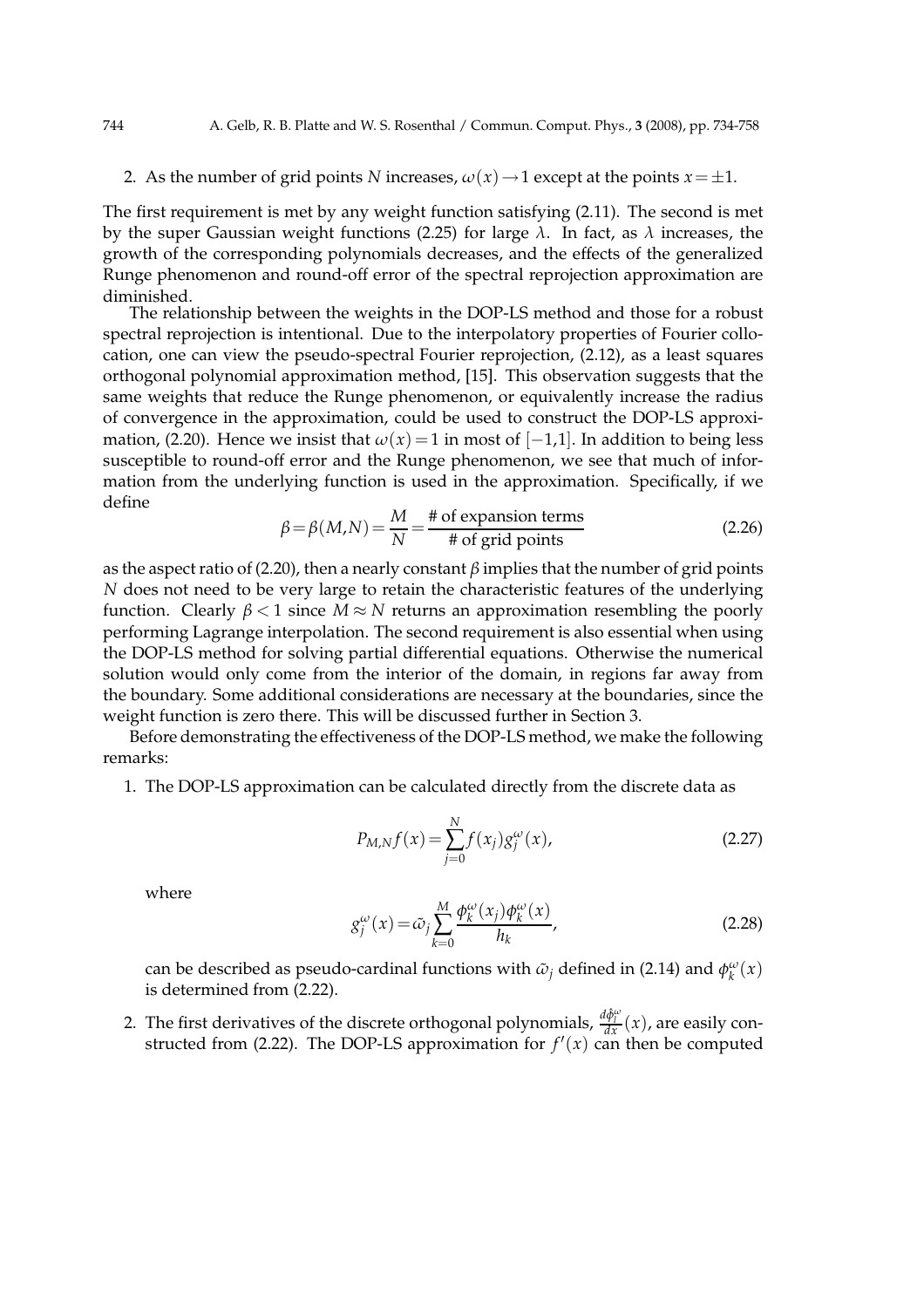as

$$
\frac{d}{dx}P_{M,N}f(x) = \sum_{k=0}^{M} a_{k,N} \frac{d\phi_k^{\omega}}{dx}(x),
$$

or equivalently

$$
\frac{d}{dx}P_{M,N}f(x) = \sum_{j=0}^{N} f(x_j) \frac{dg_j^{\omega}}{dx}(x),
$$
\n(2.29)

using the pseudo-cardinal functions in (2.28). Applying (2.29) may be more useful in implementing numerical methods for partial differential equations.



Figure 2: Pointwise errors in logarithmic scale for Example 2.1. (left) The DOP-LS approximation (2.20) used as an interpolation. (right) The DOP-LS approximation when  $\beta$ =0.7. Here *N* = 32 (solid), 64 (dashed), 128 (dash-dotted), and 256 (dotted).

## **2.5 The DOP-LS approximation**

The following examples illustrates the DOP-LS approximation (2.20) with respect to the super Gaussian weight function (2.25) for a smooth function in [−1,1]. In each case the grid points are uniformly distributed with  $\Delta x = \frac{2}{N}$ .

#### **Example 2.1.**

$$
f(x) = \cos(10.4\pi x) + \sin(10.4\pi x), \ \ x \in [-1, 1]. \tag{2.30}
$$

Fig. 2 displays the maximum error over the domain [−1,1] for Example 2.1 using the DOP-LS method (2.20) for the aspect ratio  $\beta = 1$ , (interpolation,  $M = N$ ) and  $\beta = .7$ , with  $\lambda$  = .2*N* in (2.25). As expected, choosing  $M = N$  produces the Runge phenomenon. Choosing *M* =round(.7*N*), however, allows high order convergence throughout [−1,1] and alleviates the Runge phenomenon. These results concur with those in [15].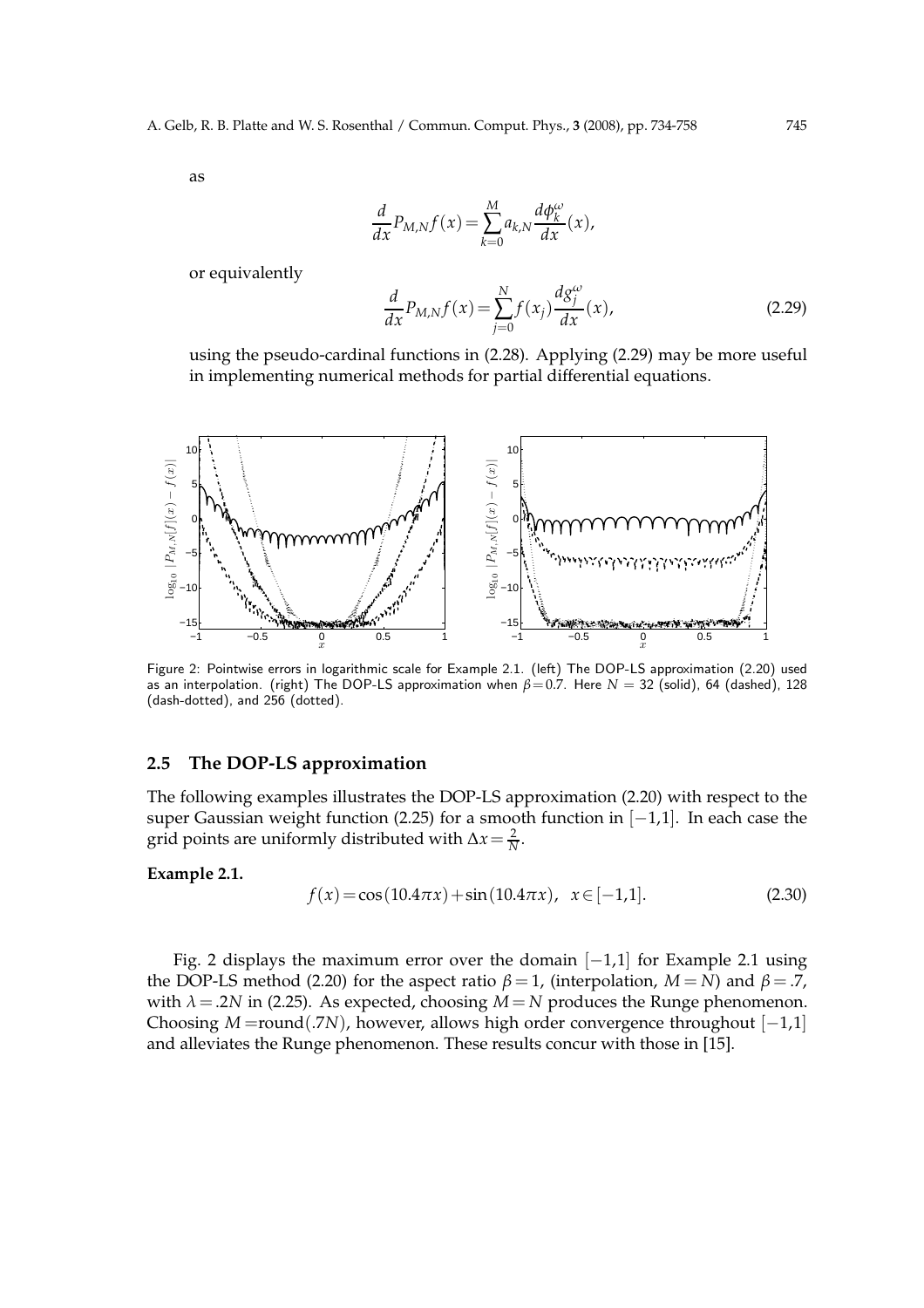The right plot of Fig. 2 illustrates that the error is actually machine precision in the majority of the domain,  $[-\delta, \delta] \in [-1,1]$ , when  $N \ge 128$ . This information is critical in defining our (overlapping) domains when solving partial differential equations with the DOP-LS method. On the one hand,  $\delta$  should be as close to one as possible. In this case, the accurate approximation coming from the uniform point distribution in  $[-1,1]$  will cover the majority of the domain, and will in turn relax the time stepping restrictions. On the other hand, the aspect ratio  $\beta$  should be nearly constant so that the method does not require many more original grid points *N* to resolve the function. These ideas are discussed further in Section 3.



Figure 3: Contour plots of the  $L_{\infty}$  error in  $[-\delta, \delta]$  as a function of *N* and *M* (with  $M \leq N$ ) for Example 2.1. Contour levels are (white) 10<sup>-13</sup>,10<sup>-10</sup>,10<sup>-7</sup>,10<sup>-4</sup>,10<sup>-1</sup>,10<sup>2</sup> (black). (left) *δ* = 1. (center) *δ* = .75 (right) *δ* = max(.75,1−20∆*x*). The dashed lines are the graphs of *<sup>M</sup>*=.7*N*, and *<sup>M</sup>*=2*N*3/4 .



Figure 4: Contour plots of the *L*<sup>∞</sup> error in [−*δ*,*δ*] as a function of *N* and *M* (with *M* ≤ *N*) in Example 2.2. Contour levels are (white)  $10^{-13}$ , $10^{-10}$ , $10^{-7}$ , $10^{-4}$ , $10^{-1}$ , $10^{2}$  (black). (left)  $δ = 1$ . (center)  $δ = .75$  (right)  $δ =$ max(.75,1−20∆*x*). The dashed lines are the graphs of *<sup>M</sup>*=.7*N*, and *<sup>M</sup>*=2*N*3/4 .

Fig. 3 demonstrates how a suitable aspect ratio (2.26) is chosen for  $\delta = 1$ ,  $\delta = 0.75$ , and  $\delta = \max(.75.1 - 20\Delta x)$  when the DOP-LS method applied to Example 2.1. If we insist on having an accurate approximation in the entire interval, then a linear relationship between *M* and *N* is impossible. The largest aspect ratio requires  $M \le C\sqrt{N}$ . This result is in agreement with the theoretical bounds in [26] and the numerical experiments in [1] for constant weights. The center plot demonstrates that for  $M < 0.7N$ , it is possible to obtain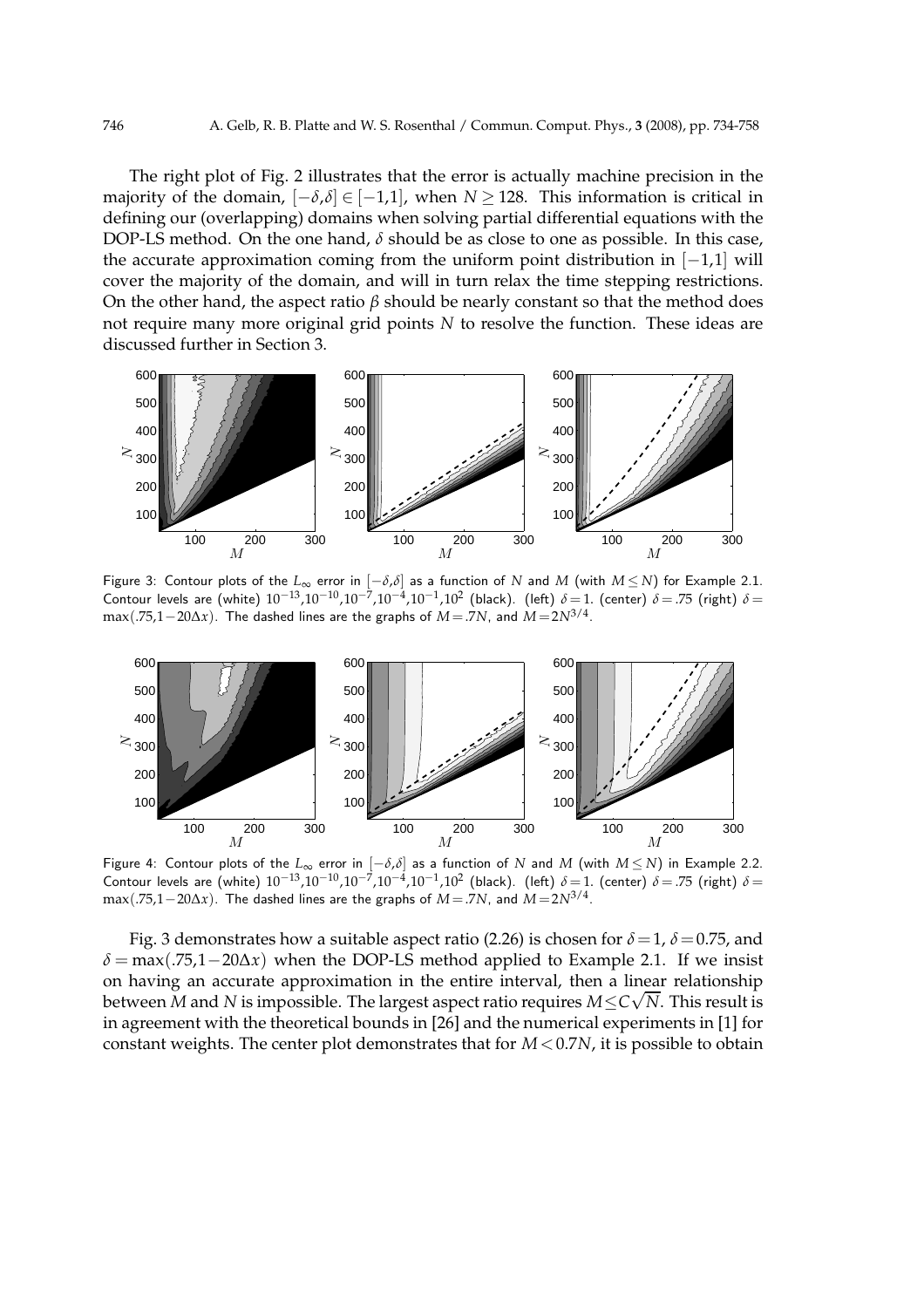

Figure 5: *Log*<sup>10</sup> of the *L*<sup>∞</sup> error in [−*δ*,*δ*] for Example 2.2: *δ*=0.75 and *M*=round(0.65*N*) (solid), *δ*=0.90 and *M* =round(0.42*N*) (dashed),  $\delta$  = 0.99 and *M* =round(0.15*N*) (dash-dotted), and  $\delta$  = 1 and *M* =round(4 $\sqrt{N}$ ) (dotted).

machine precision in [−.75,.75]. The right plot illustrates that exponential convergence is possible as  $\delta \to 1$  with  $M = \mathcal{O}(N^{3/4})$ ) instead of  $\mathcal{O}(\sqrt{N})$  for practical choices of *N*. Of course the minimum *M* is determined by the resolution requirements of the particular example. In this case,  $M > 50$ . Note that information from the original data,  $f(x_i)$ ,  $i =$ 0,···,*N*, in entire interval [−1,1] is still used to obtain the approximation in any subinterval [−*δ*,*δ*].

In the following example, we test the convergence of the DOP-LS approximation for a function that is analytic in  $[-1,1]$  but has poles in the complex plane at  $z = \pm 0.25i$ . Polynomial interpolation on equidistant points for this class of functions is known to diverge exponentially fast (Runge phenomenon). We used this example to illustrate how discrete least squares can be used to avoid Runge oscillations.

#### **Example 2.2.**

$$
f(x) = \frac{1}{x^2 + \frac{1}{16}}, \qquad x \in [-1, 1].
$$
 (2.31)

Fig. 4 displays the contours of the maximum errors for the DOP-LS method for *M* vs. *N* for Example 2.2 using the super Gaussian weights in both [−1,1] and [−.75,.75]. We also show the maximum error in the interval  $[-\delta, \delta]$ , for increasing  $\delta$  for various choices of *M* and *N* =128 in Fig. 5.

Both examples demonstrate that high order accuracy is obtainable in any interval if *M* is chosen to be proportional to  $\sqrt{N}$ . For constant aspect ratio *β* in (2.26), however, the approximation error is still very small in [−*δ*,*δ*] when *δ*≤.75, and we can still obtain machine precision as  $\delta \rightarrow 1$  without decreasing the aspect ratio to  $\frac{C\sqrt{N}}{N}$  $\frac{N}{N}$ . We use this result to develop a highly accurate hybrid (overlapping) multi-domain method for solving partial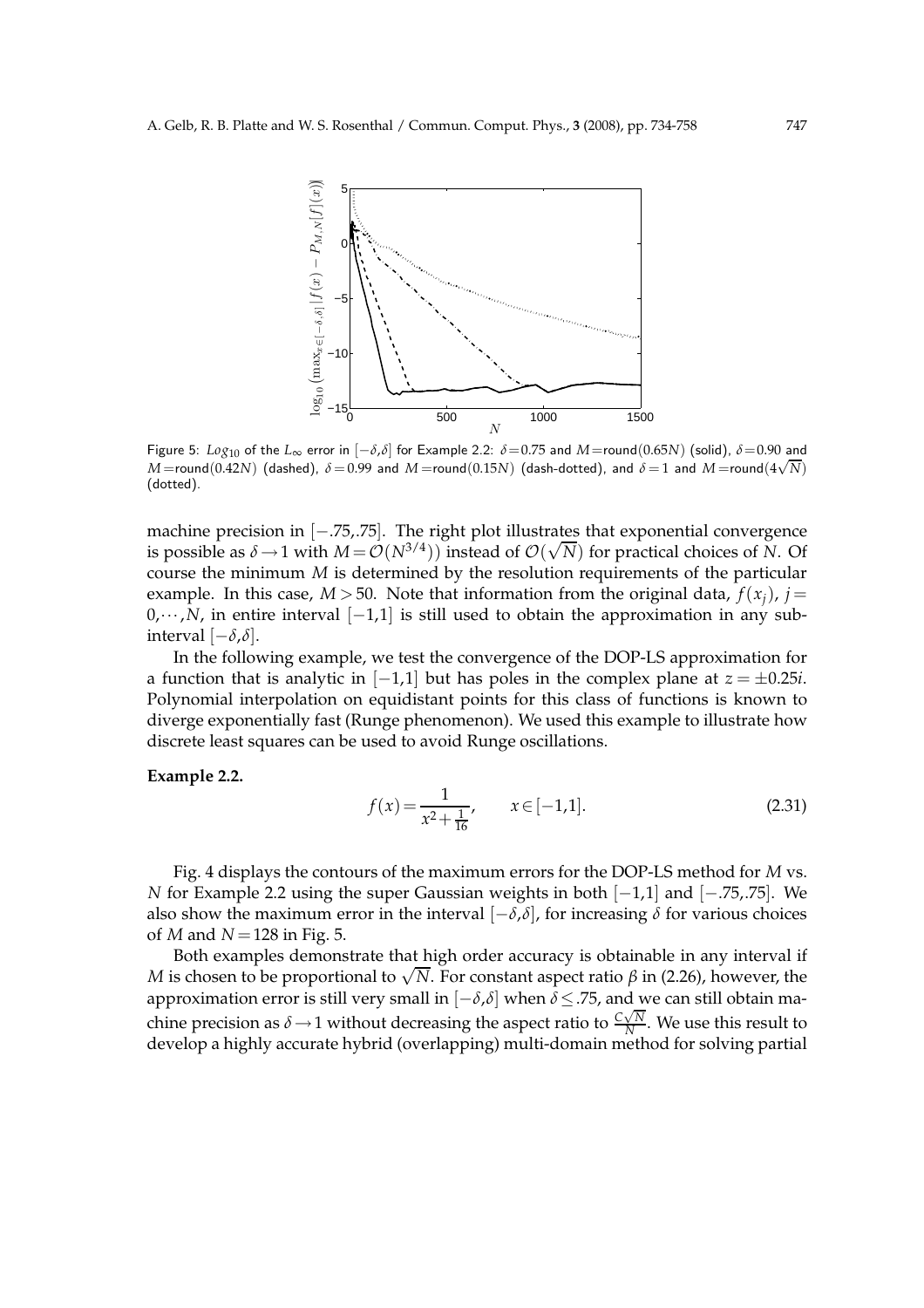differential equations. The majority of the computation is performed on equally spaced points, and as a consequence, the usually very restrictive time step (e.g., for traditional orthogonal polynomial spectral methods) can be somewhat relaxed. This is the topic of discussion in Section 3.



Figure 6: (left) Gevrey weights  $\omega_{\text{geo}}(x)$  for  $\lambda=2$  (dotted), 5 (dash-dotted), 10 (dashed), and 20 (solid). (right) Pointwise error for Example 2.1 with Gevrey weights, *β*=0.7, and *λ*=round(0.05*N*). Here *N* = 32 (solid), 64 (dashed), 128 (dash-dotted), 256 (dotted).

## **2.6 Other qualifying weight functions**

It is possible to construct other weight functions that satisfy (2.11) so that  $\omega(x) \rightarrow 1$  in (−1,1). For example, in [32] the authors suggested a modified Gegenbauer weight for spectral reprojection,

$$
\omega(x) = (1 - x^2)^{q(N) - \frac{1}{2}} e^{-\alpha x^2}.
$$

Here *α* is chosen so that  $\omega(\pm 1) \approx \mathcal{O}(\epsilon_M)$ , where  $\epsilon_M$  is machine precision. This weight function can be made to satisfy both requirements for the spectral reprojection and DOP-LS method by modifying it as

$$
\omega(x) = (1 - x^2)^{q(N) - \frac{1}{2}} e^{-\alpha x^{2\lambda}}.
$$

Below we consider the Gevrey weight function, which is defined as

$$
\omega_{\text{gen}}(x) := \begin{cases} \exp\left(\frac{x^2}{\lambda(x^2 - 1)}\right), & 0 < |x| < 1, \\ 0, & |x| \ge 1. \end{cases}
$$
\n(2.32)

The Gevrey weight function has been studied in the context of spectral mollifiers, [33,34], and has also been proposed as an alternative for constructing the spectral reprojection basis, [17].¶ The Gevrey weight function is more easily characterized than the super Gaussian weight function due to its compact support on  $[-1,1]$ .

<sup>¶</sup>Technically the corresponding Gevrey polynomials produce only root exponential accuracy.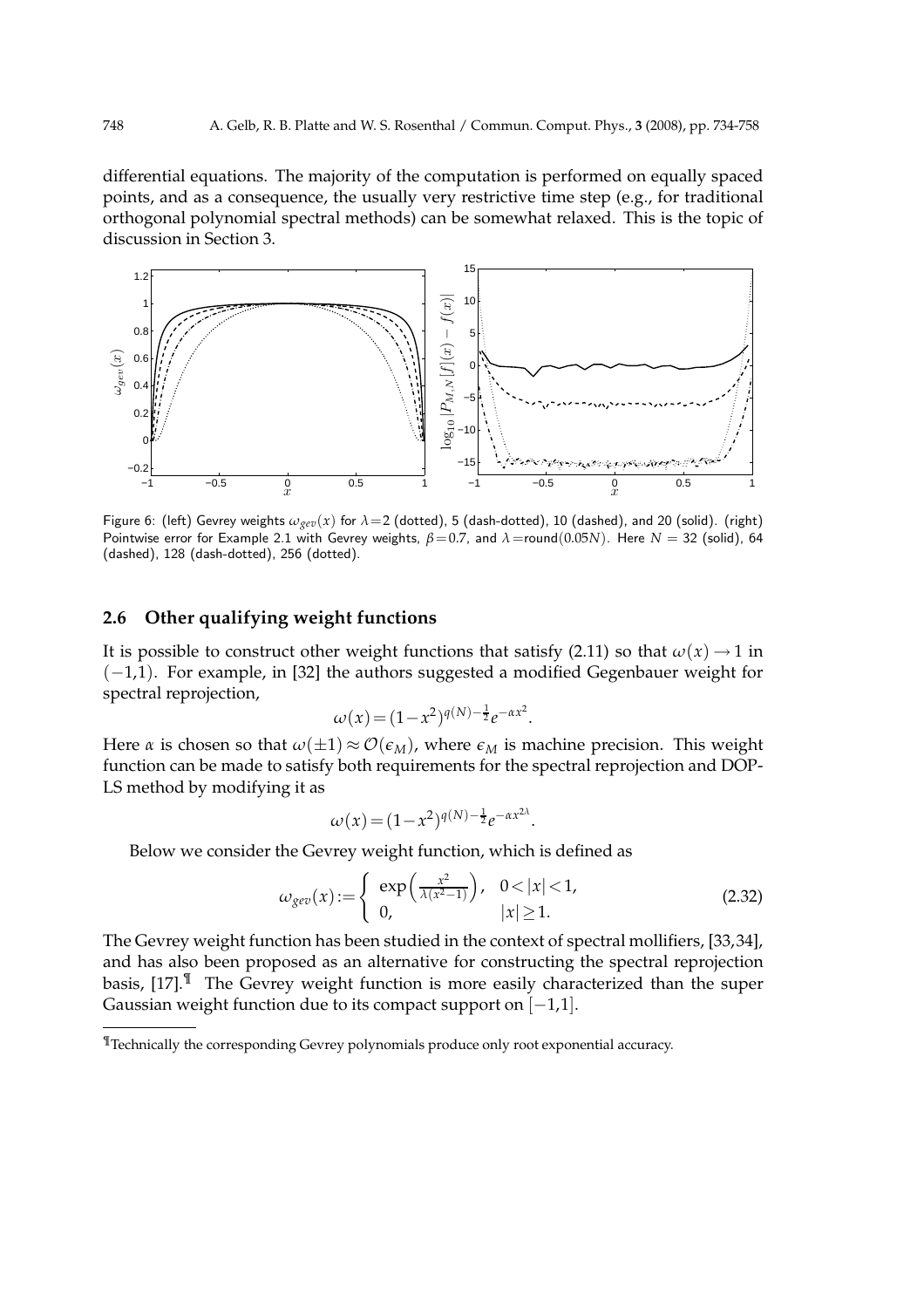Fig. 6 demonstrates that the DOP-LS approximation method using (2.32) also yields fast convergence for Example 2.1. In fact, our experiments indicate that by choosing appropriate parameters, Gevrey and super Gaussian weights produce comparable approximations.

# **3 Solving partial differential equations using the DOP-LS method**

Although it is possible to approximate a smooth function in the entire interval  $[-1,1]$ using the DOP-LS method (2.20), Examples 2.1 and 2.2 both indicate that limiting the approximation to the interval [−*δ*,*δ*], *<sup>δ</sup>*<1, significantly improves the convergence rate and maintains a constant aspect ratio, (2.26). Hence the resolution requirements for the DOP-LS method are similar to those of other global expansion methods and therefore should not significantly increase the cost of the approximation. It is therefore feasible to use the DOP-LS method to develop a numerical algorithm for solving partial differential equations with smooth solutions. The idea is to use a hybrid (overlapping) multi-domain technique. That is, we use the DOP-LS method to approximate the solution on  $[-\delta, \delta]$ from  $N+1$  equally spaced points in  $[-1,1]$ . Then, we replace the "bad" DOP-LS solution in both boundary regions  $[-1,-\delta]$  and  $[\delta,1]$  with the standard Chebyshev interpolation on *Ncheb*+1 Gauss Lobatto points (in each region). Finally, the solution is patched across the internal boundaries  $x = \pm \delta$ . As  $\delta = \delta(N) \rightarrow 1$ , the number of Chebyshev points required in each boundary region decreases. This technique lends itself to solving a (linear advection) PDE because the maximum allowable time step for an explicit method is proportional to  $(1-\delta)N_{cheb}^{-2}$ . Therefore, if  $N_{cheb} \ll N$ , the original number of points in  $[-1,1]$ , then it is possible to build a highly accurate method that is stable for a less restrictive time step.

Fig. 7 graphically illustrates the hybrid (overlapping) multi-domain idea. The DOP-LS method uses grid point information in  $[-1,1]$  to approximate the solution in  $[-δ,δ]$ . As displayed in Fig. 7 (upper-right), the Runge phenomenon ruins the approximation in the boundary regions  $[-1, -\delta]$  and  $[\delta, 1]$ . Hence we throw away the DOP-LS solution in those regions and instead use Chebyshev interpolation there with  $N_{cheb} = (1 - \delta)N/2$ Gauss Lobatto points. Fig. 7 (lower-right) shows the final "patched" solution.

To solve a PDE, we first differentiate the solution at any given time step on the three overlapping sub-domains, employing the DOP-LS method on [−1,1] and the Chebyshev method on [−1,−*δ*] and [*δ*,1]. We then use an explicit time marching scheme (e.g., fourth order Runge-Kutta) to advance the solution on each (overlapped) sub-domain. Next, the Chebyshev solutions on  $[-1,-\delta]$  and  $[\delta,1]$  are projected back onto the original grid points. Finally, the solution is patched across the interior boundaries to ensure continuity. We note the similarity to more traditional multi-domain methods. Here, however, the approximation in the interior is produced from function data in all of  $[-1,1]$ , and not just from information in the interior domain [−*δ*,*δ*], since we need all the information from [−1,1] to achieve the spectral accuracy in [−*δ*,*δ*] as *M*→*N*.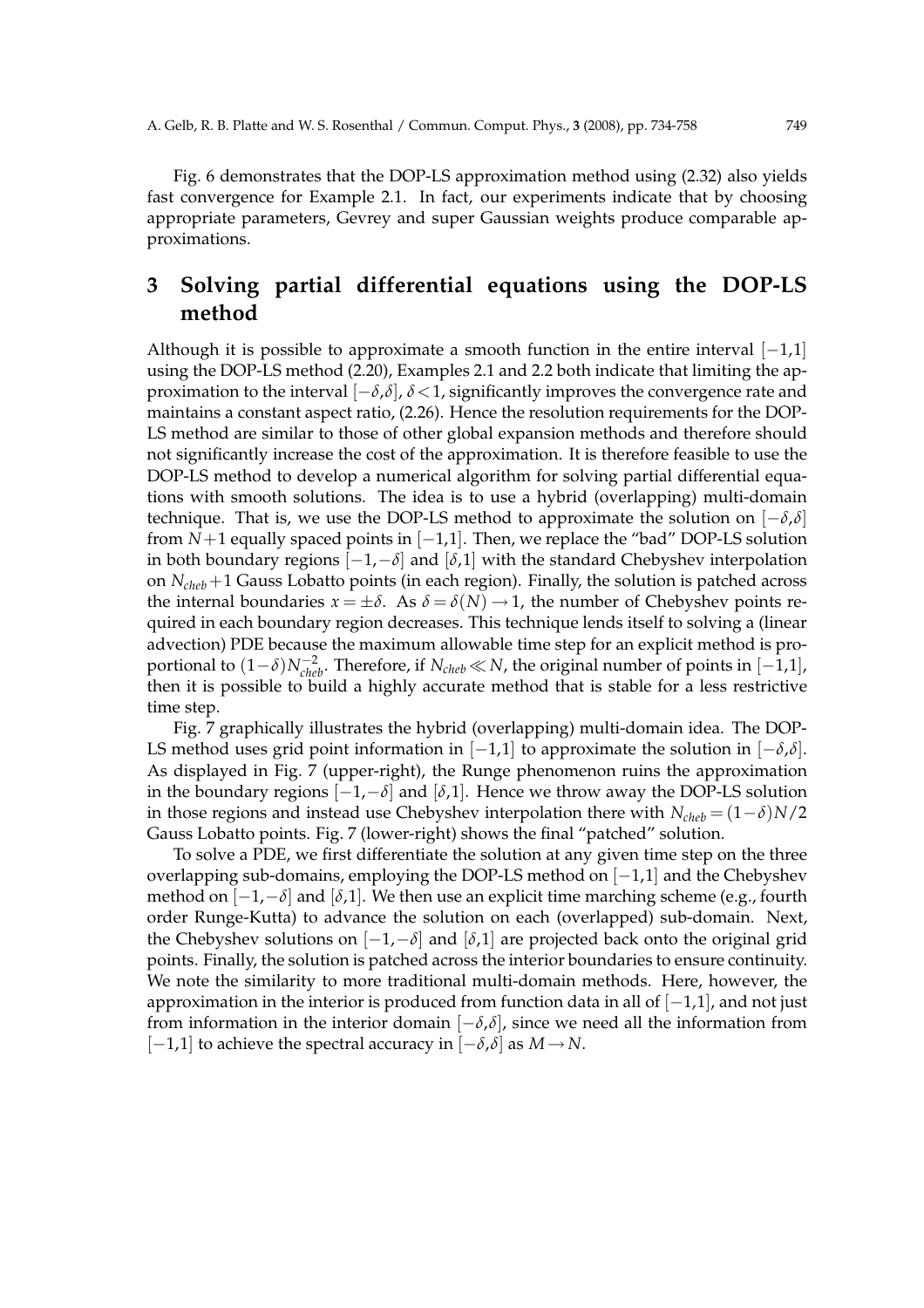

Figure 7: Hybrid approximation of  $f(x) = \exp(\sin(1.4\pi x)^2)$ . (upper-left) Graph of *f* in  $[-1,1]$ . (upper-right) Log of the error in the DOP-LS approximation with  $N=128$  and  $M=$ round $(\min(0.5N,\frac{3}{2}N^{\frac{3}{4}})=57.$  (lower-left) Error after the Chebyshev correction in  $[-1,-.75]$  and  $[.75,1]$  with  $N_{cheb} = N_{\delta} = N/8 = 16$ . (lower-right) Error after the smooth patching described in Algorithm 3.1.

### **3.1 The hybrid DOP-LS algorithm**

Let us consider the one dimensional linear transport equation.

## **Example 3.1.**

$$
u_t + u_x = 0, \qquad x \in (-1, 1), \tag{3.1}
$$

with boundary conditions  $u(-1,t) = B(t)$  and initial conditions  $u(x,0) = f(x)$ .

Assume that  $B(t)$  is such that the solution  $u(x,t)$  is smooth. The algorithm below describes how the hybrid overlapping multi-domain (hybrid DOP-LS) method works for Example 3.1.

## **Algorithm 3.1** (hybrid DOP-LS)**.**

1. The domain [−1,1] is divided into three overlapping sub-intervals, [−1,1], [−1,−*δ*] and [*δ*,1].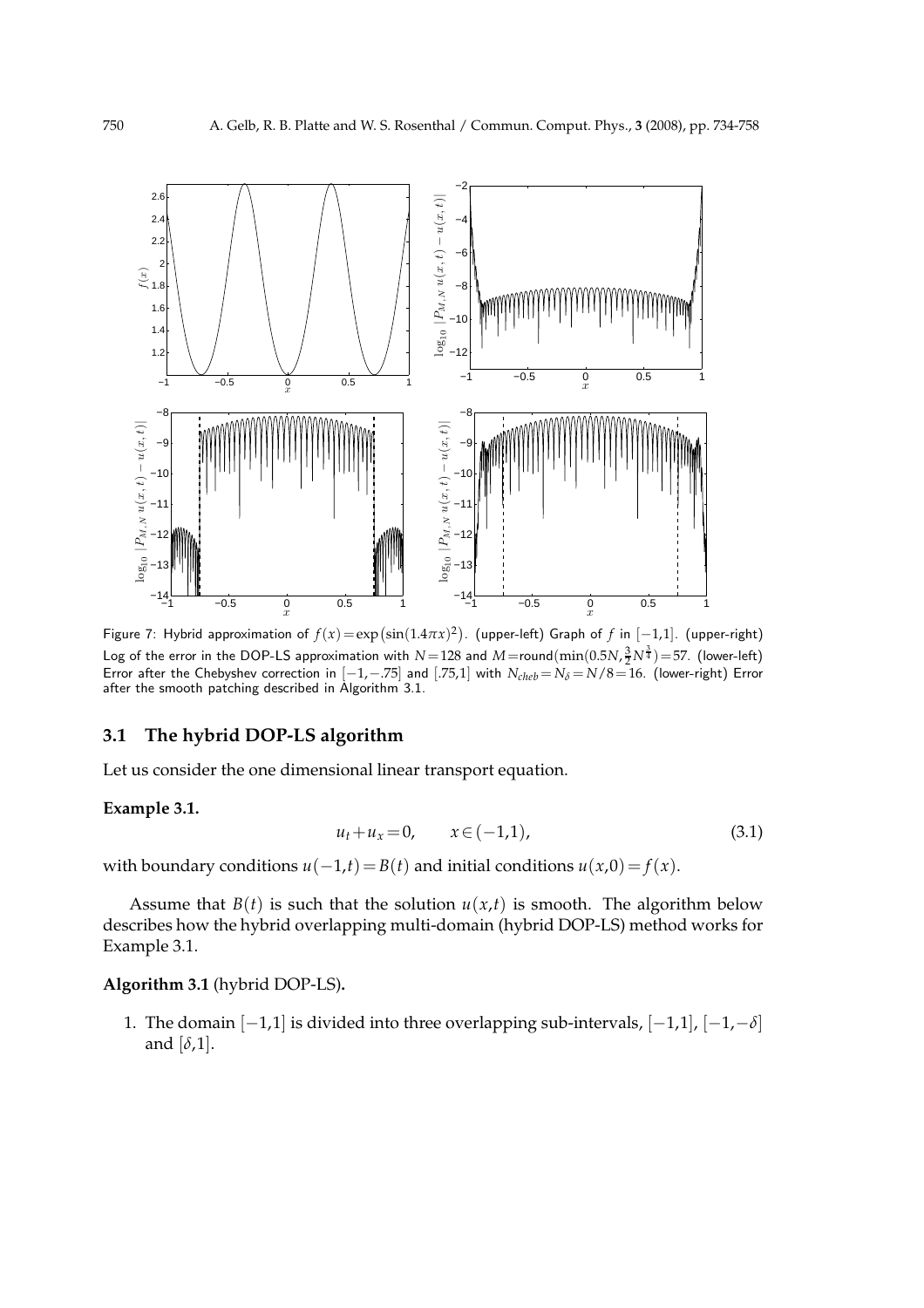2. We assume  $u(x,0)$  can be calculated on any grid points. In  $[-1,1]$ , the grid points are  $x_j = -1 + \frac{2j}{N}$  $\frac{2}{N}$ ,  $j=0,\dots,N$ . In  $[-1,-\delta]$  and  $[\delta,1]$ , we make the linear transformation onto the Chebyshev domain *ξ*∈[−1,1]

$$
x = a\xi + b.
$$

Here *a* = (1−*δ*)/2, *b* = −(1+*δ*)/2 in [−1,−*δ*], and *b* = (1+*δ*)/2 in [*δ*,1]. We then determine  $u(x(\xi),0)$  on Chebyshev points in each boundary region, with  $\zeta_i = -\cos(\pi i/N_{cheb})$ ,  $i = 0, \cdots, N_{cheb}$ .

- 3. The DOP-LS derivative approximation is then constructed for  $u_x$  from (2.29).
- 4. Standard Chebyshev differentiation techniques is used to compute

$$
u_x = u_{\xi} \frac{d\xi}{dx} = \frac{2}{1 - \delta} u_{\xi}
$$

in  $[-1,-\delta]$  and  $[\delta,1]$  on the transformed variable  $\xi \in [-1,1]$ .

- 5. Example (3.1) is advanced in time in all of the three (overlapping) sub-domains using the fourth order Runge Kutta method. There are now three approximations at the each intermediate time step:
	- (a)  $u_{gauss}(x)$  on equally spaced points in  $[-1,1]$ ,
	- (b)  $u_{cheb}(x(\xi))$  on Chebyshev points in  $[-1,-\delta]$ , and
	- (c)  $u_{cheb}(x(\xi))$  on Chebyshev points in [ $\delta$ ,1].
- 6. Since the characteristics move left to right, we impose the boundary condition  $u_{cheb}(-1,t) = B(t)$  on the left Chebyshev domain  $[-1,-\delta]$ . An inflow condition is also needed on the right Chebyshev domain  $[\delta,1]$  at  $x = \delta$ . Since  $u_{gauss}(x)$  is accurate in the domain [−*δ*,*δ*], we use *ucheb*(*δ*)=*ugauss*(*δ*).
- 7. The calculation of  $u_{gauss}(x)$  outside  $[-\delta, \delta]$  is not very good, so it is replaced by projecting the Chebyshev approximation *ucheb* back onto the equally spaced points that fall in the interval  $[-1, -\delta]$ ,  $x_j$ ,  $j=0, \cdots, N_\delta$ , where  $N_\delta = int(\frac{N(1-\delta)}{2})$ :

$$
u_{cheb}(x_j) = \sum_{i=0}^{N_{cheb}} u_{cheb}(x(\xi_i))h_i(x_j).
$$

Here  $h_i(x_i)$  is the usual Chebyshev cardinal function given by

$$
h_i(x_j) = \frac{2}{N_{cheb}c_i} \sum_{l=0}^{N_{cheb}} \frac{T_l(\xi_i)T_l(x_j)}{c_l} = \frac{1}{N_{cheb}^2 c_i} \frac{(1-x_j^2)T'_{N_{cheb}}(x_j)}{(x_j - \xi_i)T_{N_{cheb}}(\xi_i)},
$$

where  $T_l(\cdot)$  are the Chebyshev polynomials and

$$
c_i = \begin{cases} 2, & \text{if } i = 0 \text{ or } i = N_{cheb}, \\ 1, & \text{otherwise.} \end{cases}
$$

The same projection is done in  $[\delta,1]$  for  $x_j$ ,  $j = N - N_\delta, \dots, N$ .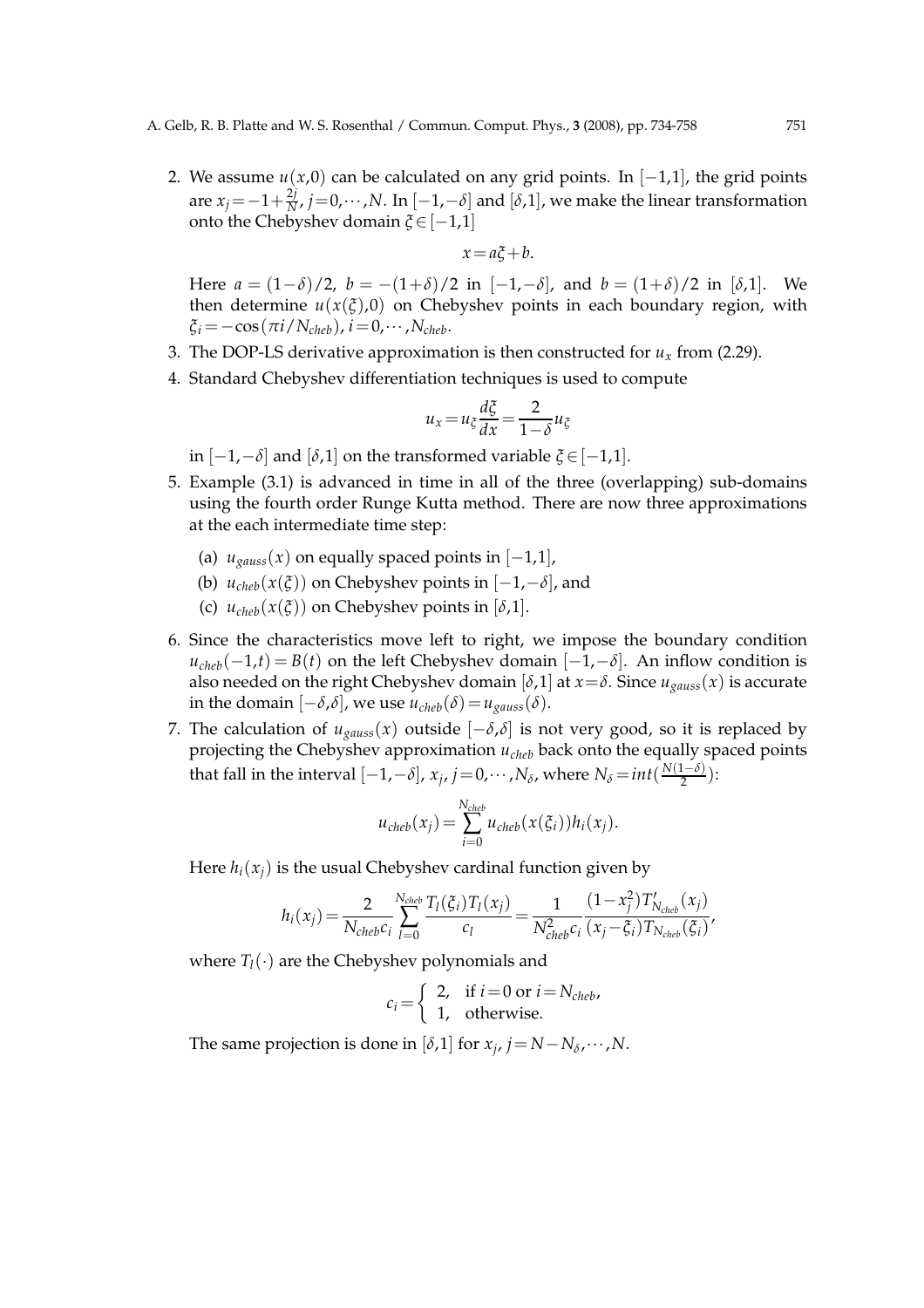8. To create a smooth interface at  $x = \pm \delta$ , the approximations are "patched" across the left and right intervals. The transition should be as quick and smooth as possible, so that the Runge effects from the boundary region of  $u_{gauss}(x)$  do not interfere with the accurate solution  $u_{cheb}(x)$ . Hence we define

$$
p(x) = e^{-\alpha(\frac{-\delta - x}{1 - \delta})^{2q}}.
$$

Here *α* is chosen so that  $p(-1) \approx \mathcal{O}(\epsilon_M)$ , where  $\epsilon_M$  is machine precision. We use  $q=4$  to ensure the quick transition of the patching function.<sup>||</sup> The updated solution in  $[-1,−\delta]$  is then

$$
u(x) = p(x)u_{gauss}(x) + (1 - p(x))u_{cheb}(x).
$$

A similar patching function  $p(x)$  is constructed for  $[\delta,1]$ . The approximation in the interval [−*δ*,*δ*] is unchanged.

9. We can now start the process again at the next time level with the approximations  $u(x)$  on uniform points in  $[-1,1]$ , and  $u_{cheb}(x(\xi))$  on Chebyshev Gauss Lobatto points in  $[-1, -\delta]$  and  $[\delta, 1]$ .

#### **Remark 3.1.**

- 1. We chose symmetric boundary regions for ease of implementation. Depending on the underlying solution, it may be appropriate to choose intervals of different length.
- 2. The super Gaussian polynomials, Chebyshev polynomials, derivative matrices and Chebyshev cardinal functions are only computed once and subsequently stored.
- 3. The endpoints of the Chebyshev intervals must coincide with the grid point distribution of the DOP-LS approximation to avoid unnecessary discontinuities when the Chebyshev solution is projected onto the equally spaced points. Thus *δ* should be adjusted accordingly.
- 4. We can use  $\Delta t = (1 \delta) N_{cheb}^{-2}$  in accordance to Runge Kutta stability criteria for Chebyshev methods. The amount of increased efficiency therefore depends upon the aspect ratio value  $β$  in (2.26) and the boundary region length  $1-δ(N)$ .<sup>\*\*</sup>

The main advantages in using the DOP-LS approximation in the hybrid overlapping domain approach appear to be that 1) any grid point distribution can be used for the least squares approximation and 2) the corresponding stability requirement on the time step is

<sup>k</sup>This patching function also ensures that the solution in [−1,−*δ*] and [*δ*,1] is still the solution from the original underlying equation. Since the Chebyshev solution is the only accurate solution of the PDE in the boundary region, any kind of averaging from the solution that comes from the neighboring domain might alter the PDE so that it no longer represents the physics of the solution.

<sup>∗∗</sup>While *N<sup>δ</sup>* is determined by *δ*, we do not necessarily need to choose *Ncheb* = *N<sup>δ</sup>* . In fact, selecting a smaller *N*<sub>cheb</sub> will accelerate time advancement, although possibly at the cost of overall accuracy.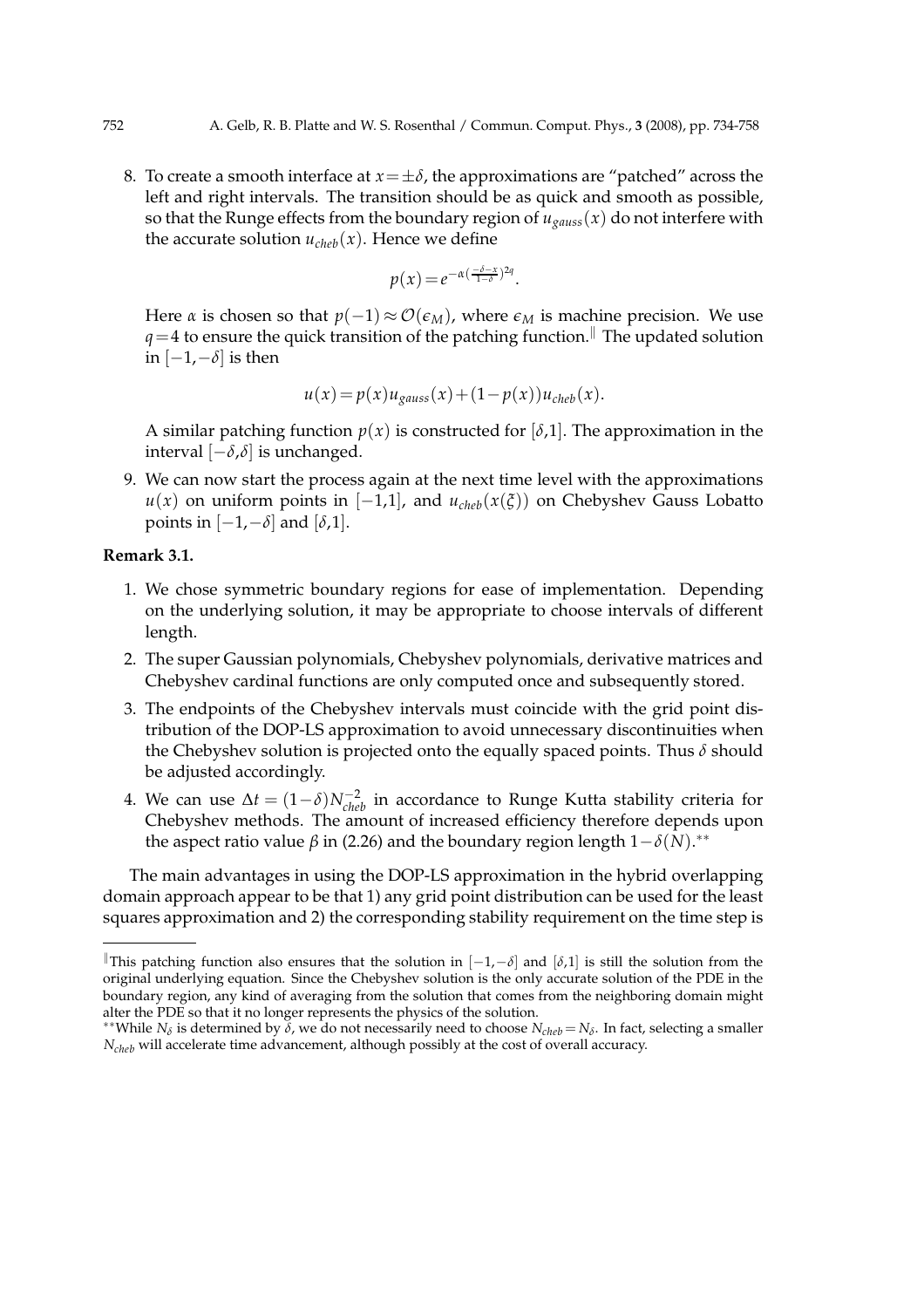

Figure 8: Loglog plot of the theoretical maximum ∆*t* when *α*=1 for the hybrid DOP-LS (dash-dotted), Chebyshev (solid), and mapped Chebyshev (dashed).

less restrictive than for typical orthogonal polynomial spectral methods. The first point is left for future investigations. We examine the stability requirements below.

The time step for Algorithm 3.1 for the one dimensional transport problem is

$$
\Delta t_{hybrid} = \frac{\alpha (1 - \delta)}{N_{cheb}^2},
$$
\n(3.2)

where *α* depends upon the numerical time integration scheme and the wave speed of the equation. If  $\delta(N)$  = max(.75,1 – 20 $\Delta x$ ), then

$$
N_{cheb} = N_{\delta} = \min\left(\frac{1-\delta}{2}N,20\right) = \min\left(\frac{N}{8},20\right). \tag{3.3}
$$

Hence

$$
\Delta t_{hybrid} = \max\left(\frac{16\alpha}{N^2}, \frac{\alpha}{10N}\right).
$$

Thus the hybrid overlapping multi-domain scheme may be significantly more efficient than the standard Chebyshev and mapped Chebyshev methods [24, 25, 28], particularly if large *N* is needed to resolve the solution and if the aspect ratio (2.26) is close to being constant.

Fig. 8 shows how the theoretical lower bound on ∆*t* changes for the Chebyshev, mapped Chebyshev, and DOP-LS methods for several values of N. For the mapped Chebyshev method, we used

$$
\Delta t_{mapped} = \frac{\zeta}{\arcsin(\zeta)\sqrt{1-\zeta^2}} \Delta t_{Cheb}, \qquad \zeta = \left(\cosh\left(\frac{36}{N}\right)\right)^{-1},
$$

as described in [25]. Notice that the hybrid method allows significantly larger time-steps than the other two methods, even for small values of *N*. Of course there are more operations per time step for the DOP-LS method, due to its hybrid nature. Further investigation is needed to determine the suitability of the technique for various applications.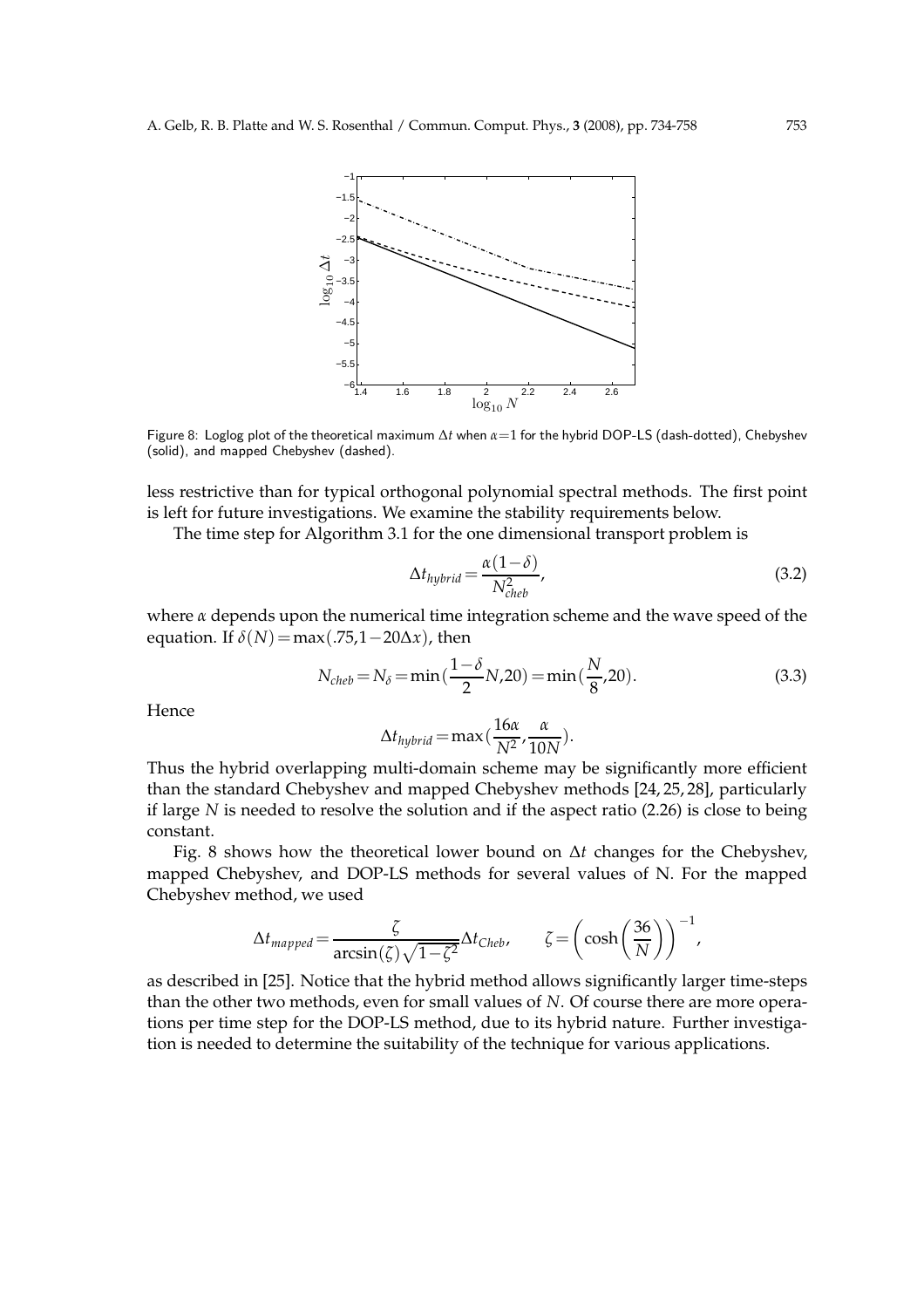



Figure 9: (upper-left) Spatial and (upper-right) temporal error at  $t = 100$  with  $\Delta t = (1 - \delta) N_{\delta}^{-2} / 2$ . (bottom) Spatial error at  $t = 3$  with  $\Delta t = .00002$ . In all cases,  $N = 64$ , 128, and 256,  $N_{cheb} = N_{\delta} =$  $\min(N/8,20),\;\;M=\min(N/2,3N^{\frac{3}{4}}/2),\;\;$  and  $\;\lambda=$ min[max(0.2*N*,40),100].

## **4 Numerical results**

We now validate our numerical method for the transport problem in Example 3.1 using the following initial and boundary conditions:

**Example 4.1.** Consider Eq. (3.1) with

$$
u(x,0) = \exp(\sin(1.4\pi x)^{2}),
$$
  
 
$$
u(-1,t) = \exp(\sin(1.4\pi(1+t))^{2}).
$$

We apply Algorithm 3.1 with *<sup>δ</sup>*=max(.75,1−20∆*x*), *<sup>λ</sup>*=min(max(.2*N*,40),100), and *<sup>M</sup>*=  $\min(\frac{N}{2})$  $\frac{N}{2}, \frac{3}{2}N^{\frac{3}{4}}$ ), which is a conservative choice based on the results in Fig. 3. Note that information generated through the boundary condition at *x*=−1 leaves the domain after time *t*=2. Hence it is reasonable to assume that with a Dirichlet boundary condition, the numerical solution would show instability before that time. The numerical results are shown in Fig. 9. These approximations were obtained using 32, 64, 128, and 256 points. The top graphs show the errors for *t*=15 using  $\Delta t = (1 - \delta)N_{\delta}^{-2}/2$ . The error shown from  $t=0$  to  $t=15$  indicates that the solution is stable in time. The graph on the bottom shows how the spatial error decays at *t*=1 when ∆*t*=0.00002 is used for all values of *N*.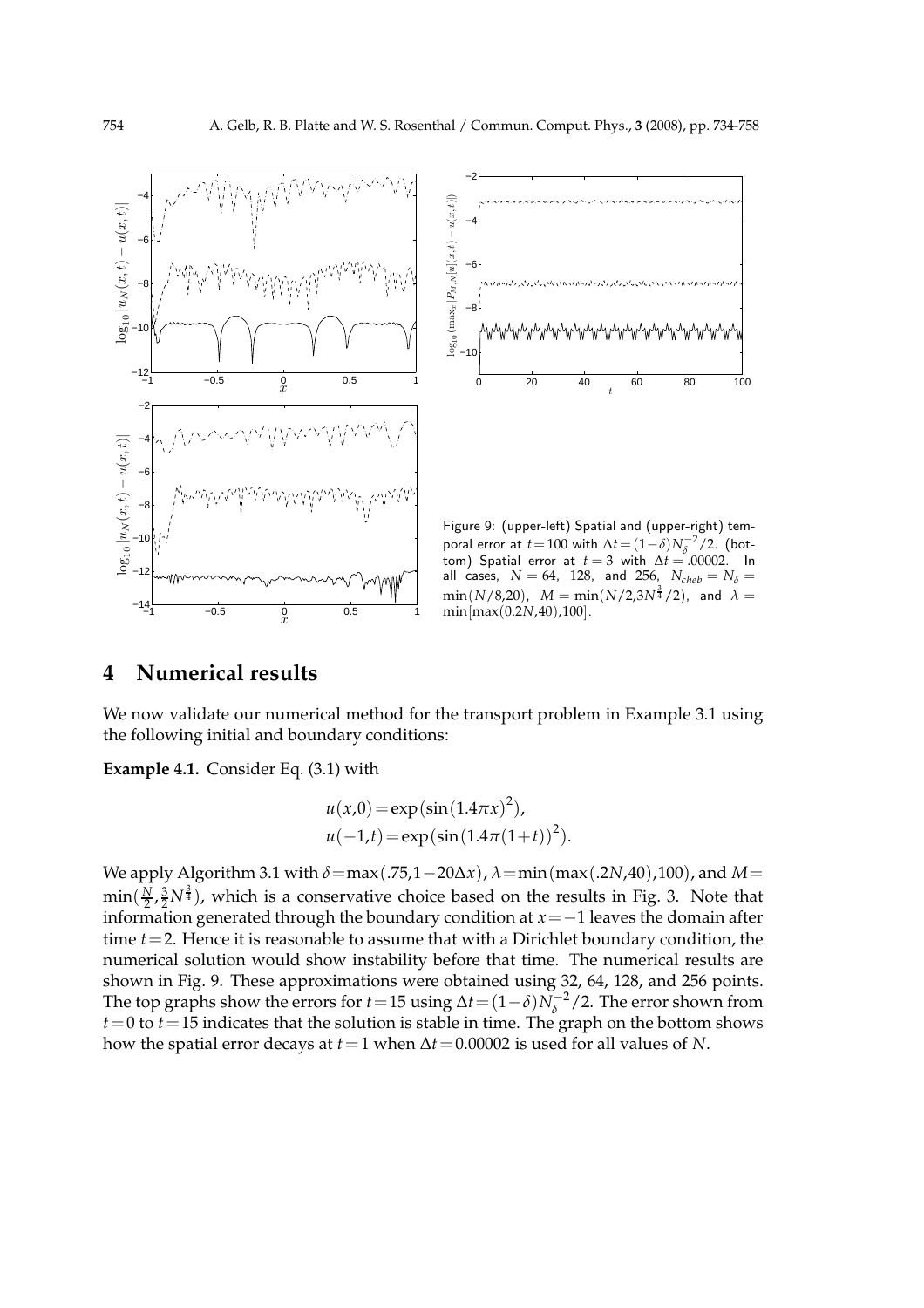

Figure 10: Spatial error in the numerical solution of Example 4.2 at (left) *t*=0.5 with ∆*t*=.00001 and (right) *t* = 100 with  $\Delta t = (1 - \delta) N_{\delta}^{-2}$ . Here we used *N* = 64,128, and 256.



Figure 11: Temporal error in the numerical solution of Example 4.2 at (left) *t*=0.5 with ∆*t*=.00001 and (right) *t* = 100 with  $\Delta t$  =  $(1-\delta)N_{\delta}^{-2}$ . Here we used *N* = 64,128, and 256.

**Example 4.2.** As a second example, consider the one dimensional acoustic problem

$$
u_t = v_x, \qquad v_t = u_x, \qquad x \in (-1,1), \tag{4.1}
$$

with initial conditions  $u(x,0) = \exp(-24x^2)$  and  $v(x,0) = 0$ , and boundary conditions  $u(-1,t) = u(1,t) = 0.$ 

We apply Algorithm 3.1, modified for Example 4.2, with the same parameters as before. Following general multi-domain spectral methods stability requirements, characteristic decomposition is used to impose internal boundary conditions, [4]. Figs. 10 and 11 demonstrate the fast convergence of the hybrid method over long time periods. We note that no additional attempts were made to optimize the parameters to produce faster convergence or to ensure stability. It is evident from Fig. 11 (right) that long term instability occurs when  $N = 64$  for these parameters.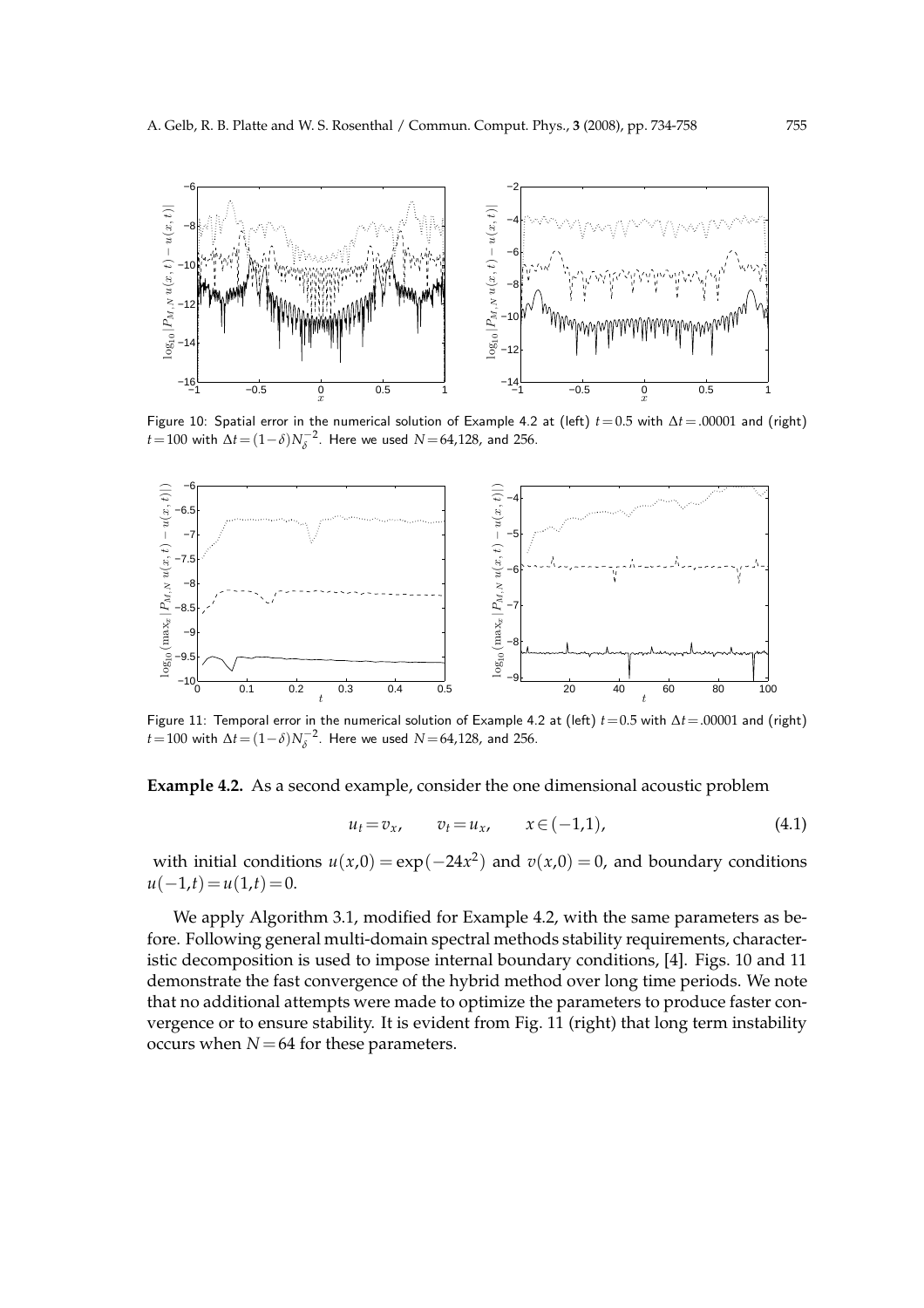# **5 Conclusion**

The DOP-LS approximation removes the Runge phenomenon and provides a highly accurate least squares approximation of smooth functions on  $[-1,1]$ . Furthermore, for a constant aspect ratio (2.26), the method yields machine precision accuracy in a large sub-interval, although the approximation in the boundary regions is poor. By employing Chebyshev interpolation to eliminate the Runge effects in the boundary region, we have developed the hybrid DOP-LS method for solving partial differential equations with smooth solutions. This is accomplished by using three overlapping domains. The DOP-LS solution in the majority of the domain at each time step comes from equidistant grid points in [−1,1]. The solution in the two smaller boundary regions are acquired by standard Chebyshev collocation.

For aspect ratio  $\beta = \frac{M}{N} > \frac{\sqrt{N}}{N}$  $\frac{N}{N}$ , the hybrid DOP-LS method might be more efficient than the (mapped) Chebyshev method. That is, if the number of Chebyshev points used in each boundary region can be made sufficiently small, then the hybrid DOP-LS method time step will be more like  $\mathcal{O}(\frac{1}{N})$ , rather than the usual  $\mathcal{O}(\frac{1}{N^2})$ . Further comparisons with the Chebyshev method will reveal under what conditions and for which types of PDEs the hybrid DOP-LS method may provide faster computation.

Finally, we note that the DOP-LS method can use any grid point distribution, not just equally spaced. This should prove useful in applications where the nodal distribution is dictated by other factors, such as when resolution requirements might vary throughout the numerical domain. This will be explored in future work.

# **Acknowledgments**

This work was partially supported by NSF grants DMS 0608844, DMS 0510813, CNS 0324957 (AG).

#### **References**

- [1] J. P. Boyd and F. Xu, Divergence (Runge phenomenon) for least-sqaures polynomial approximation on an equispaced grid and Mock-Chebyshev subset interpolation, J. Comput. Appl. Math., 2007, submitted.
- [2] J. P. Boyd, Trouble with Gegenbauer reconstruction for defeating Gibbs' phenomenon: Runge phenomenon in the diagonal limit of Gegenbauer polynomial approximations, J. Comput. Phys., 204(1) (2005), 253-264.
- [3] J. P. Boyd, Chebyshev and Fourier Spectral Methods, 2nd ed., Dover Publications, Mineola, New York, 2001.
- [4] C. Canuto, M. Y. Hussaini, A. Quarteroni and T. A. Zang, Spectral Methods in Fluid Dynamics, Springer-Verlag, Berlin, 1988.
- [5] H. Chen and B. D. Shizgal, The quadrature discretization method (QDM) in the solution of the Schrödinger equation, J. Math. Chem., 24 (1998), 321-343.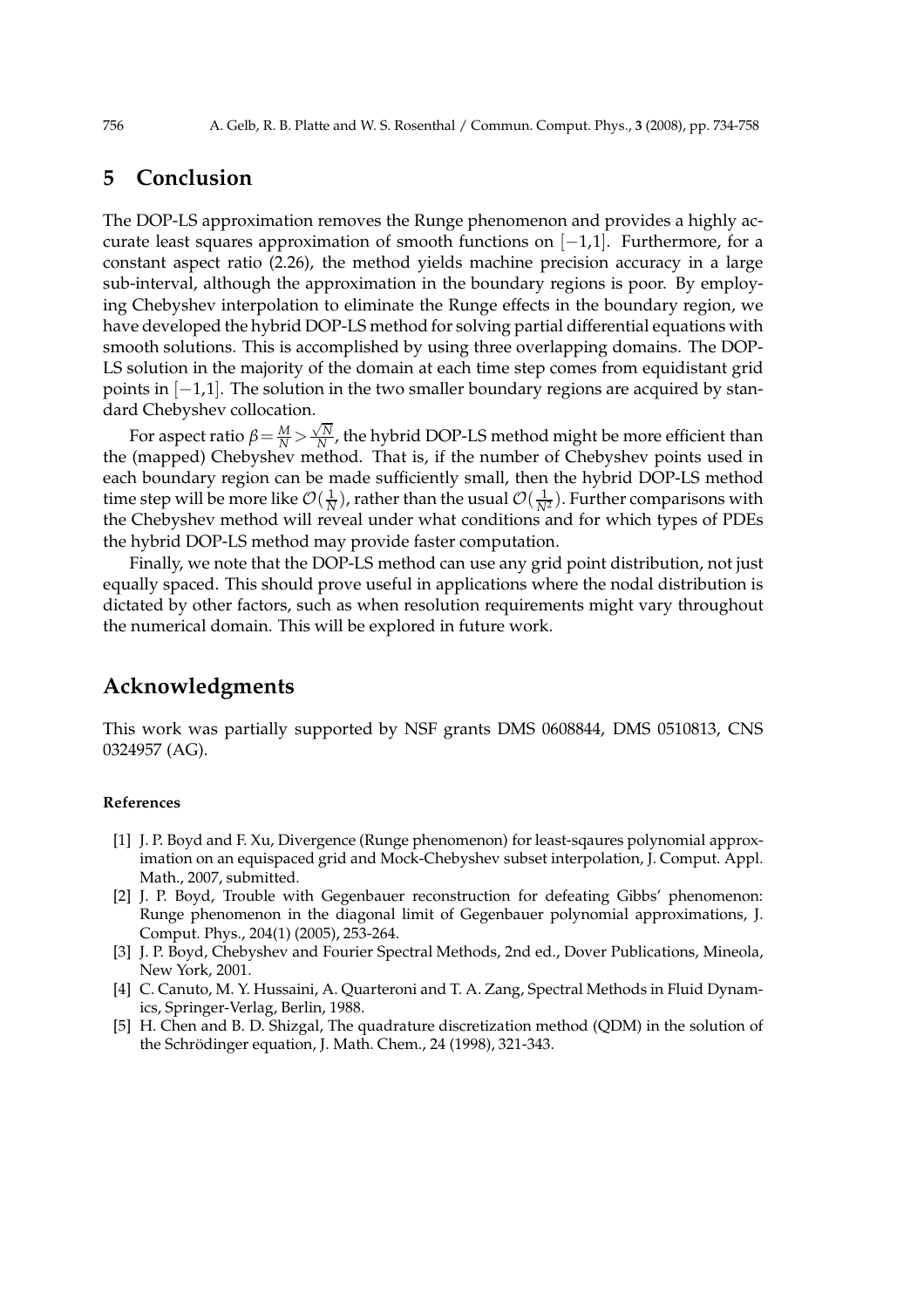- [6] H. Chen and B. D. Shizgal, A spectral solution of the Sturm-Liouville equation: Comparison of classical and nonclassical basis sets, J. Comput. Appl. Math., 136 (2001), 17-35.
- [7] P. Davis, Interpolation and Approximation, Blaisdell Publishing Company, New York, 1963.
- [8] T. A. Driscoll and B. Fornberg, A Padé-based algorithm for overcoming the Gibbs phenomenon, Numer. Algorithms, 26 (2001), 77-92.
- [9] K. S. Eckhoff, Accurate reconstructions of functions of finite regularity from truncated series expansions, Math. Comput., 64 (1995), 671-690.
- [10] B. Fornberg, A Practical Guide to Pseudospectral Methods, Cambridge University Press, Cambridge, 1996.
- [11] G. Freud, Orthogonal Polynomials, Pergamon press, Oxford, 1971.
- [12] R. D. M. Garcia, The application of nonclassical orthogonal polynomials in particle transport theory, Prog. Nucl. Energy, 35(3,4) (1999), 249-273.
- [13] W. Gautschi, Orthogonal Polynomials: Computation and Approximation, Numerical Mathematics and Scientific Computation Series, Oxford University Press, 2004.
- [14] J. Geer and N. S. Banerjee, Exponentially accurate approximations to piecewise smooth periodic functions, J. Sci. Comput., 12 (1997), 253-287.
- [15] A. Gelb, Reconstruction of piecewise smooth function from non-uniform grid point data, J. Sci. Comput., 30(3) (2007), 409-440.
- [16] A. Gelb, Parameter optimization and reduction of round off error for the Gegenbauer reconstruction method, J. Sci. Comput., 20(3) (2004), 433-459.
- [17] A. Gelb and J. Tanner, Robust reprojection methods for the resolution of the Gibbs phenomenon, ACHA, 20(1) (2006), 3-25.
- [18] D. Gottlieb and J. Hesthaven, Spectral methods for hyperbolic problems, J. Comput. Appl. Math., 128 (2001), 83-131.
- [19] D. Gottlieb and S. Orszag, Numerical Analysis of Spectral Methods: Theory and Applications, SIAM, Philadelphia, 1977.
- [20] D. Gottlieb and C.-W. Shu, On the Gibbs phenomenon and its Resolution, SIAM Rev., 30 (1997), 644-668.
- [21] D. Gottlieb and C. W. Shu, A general theory for the resolution of the Gibbs phenomenon, Atti dei Convegni Lincei, 147 (1998), 39-48.
- [22] D. Gottlieb, C. W. Shu, A. Solomonoff and H. Vandeven, On the Gibbs phenomenon I: Recovering exponential accuracy from the Fourier partial sum of a nonperiodic analytic function, J. Comput. Appl. Math., 43 (1992), 81-98.
- [23] D. Gottlieb and E. Tadmor, Recovering pointwise values of discontinuous data within spectral accuracy, in: E. M. Murman and S. S. Abarbanel (Eds.), Progress and Supercomputing in Computational Fluid Dynamics, Proceedings of a 1984 U.S.-Israel Workshop, Progress in Scientific Computing, Vol. 6, Birkhauser, Boston, 1985, pp. 357-375.
- [24] J. S. Hesthaven, P. G. Dinesen and J. P. Lynov, Spectral collocation time-domain modelling of diffractive optical elements, J. Comput. Phys., 155(2) (1999), 287-306.
- [25] D. Kosloff and H. Tal-Ezer, A modified Chebyshev pseudospectral method with  $\mathcal{O}(N^{-1})$ time restriction, J. Comput. Phys., 104(2) (1993), 457-469.
- [26] A. B. J. Kuijlaars and E. A. Rakhmanov, Zero distributions for discrete orthogonal polynomials, J. Comput. Appl. Math., 99 (1998), 255-274.
- [27] S. Leon, Linear Algebra with Applications, Prentice Hall, New Jersey, 2002.
- [28] J. L. Mead and R. A. Renaut, Accuracy, resolution and stability properties of a modified Chebyshev method, SIAM J. Sci. Comput., 24(1) (2002), 143-160.
- [29] A. F. Nikiforov, S. K. Suslov and V. B. Uvarov, Classical Orthogonal Polynomials of a Discrete